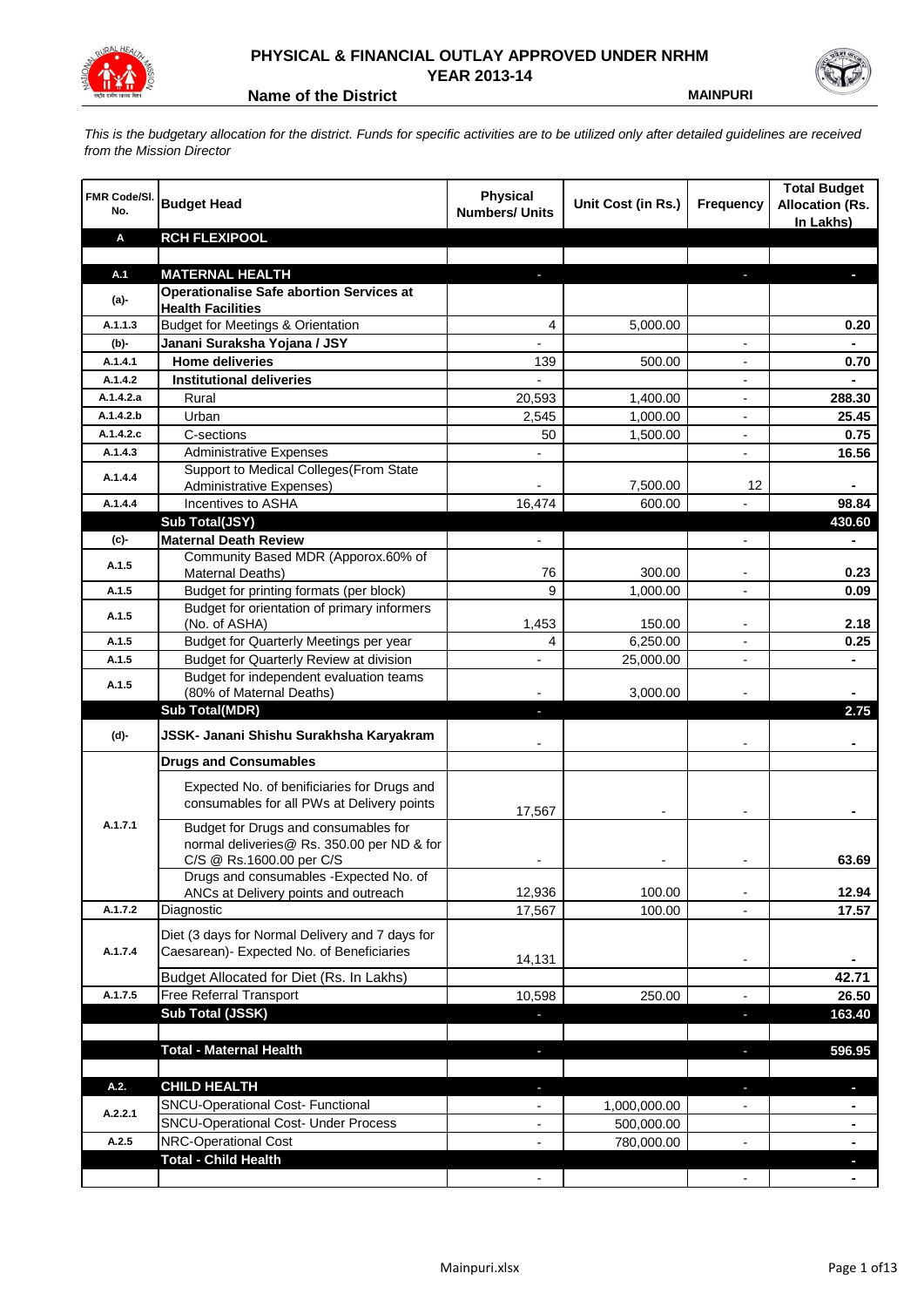| FMR Code/SI.<br>No. | <b>Budget Head</b>                                                                                                                                                       | <b>Physical</b><br><b>Numbers/ Units</b> | Unit Cost (in Rs.) | <b>Frequency</b>                           | <b>Total Budget</b><br><b>Allocation (Rs.</b><br>In Lakhs) |
|---------------------|--------------------------------------------------------------------------------------------------------------------------------------------------------------------------|------------------------------------------|--------------------|--------------------------------------------|------------------------------------------------------------|
| A.3                 | <b>FAMILY PLANNING</b>                                                                                                                                                   | $\sim$                                   |                    | ÷.                                         | a.                                                         |
| A.3.1               | <b>Terminal/Limiting Methods</b>                                                                                                                                         |                                          |                    | $\blacksquare$                             |                                                            |
|                     | Orientation workshop, dissemination of                                                                                                                                   |                                          |                    |                                            |                                                            |
| A.3.1.1             | manuals on FP standards & quality                                                                                                                                        |                                          |                    |                                            |                                                            |
|                     | assurance of sterilisation services, fixed day<br>planning meeting                                                                                                       | 1                                        | 25,000.00          | $\overline{\phantom{a}}$                   | 0.25                                                       |
| A.3.1.2             | Female Sterilisation Camps Proposed                                                                                                                                      | 153                                      | 2,000.00           | $\overline{\phantom{a}}$                   | 3.06                                                       |
| A.3.1.3             | <b>NSV Camps Proposed</b>                                                                                                                                                | $\overline{2}$                           | 3,500.00           | $\overline{\phantom{a}}$                   | 0.07                                                       |
| A.3.1.4             | <b>Compensation for Female Sterilisation</b>                                                                                                                             | 2,542                                    | 1,000.00           |                                            | 25.42                                                      |
|                     | Compensation for male sterilization/NSV                                                                                                                                  |                                          |                    |                                            |                                                            |
| A.3.1.5             | Acceptance                                                                                                                                                               | 26                                       | 1,500.00           |                                            | 0.39                                                       |
|                     | Orientation Workshop on accreditation of                                                                                                                                 |                                          |                    |                                            |                                                            |
| A.3.1.6             | private providers to provide sterilization                                                                                                                               |                                          |                    |                                            |                                                            |
|                     | services                                                                                                                                                                 | 1                                        | 10,000.00          |                                            | 0.10                                                       |
| A.3.2               | <b>Spacing Methods</b>                                                                                                                                                   |                                          |                    |                                            |                                                            |
| A.3.2.2             | IUD services at health facilities (including<br>fixed day services at Sub Centres-L1)                                                                                    | 33                                       | 3,000.00           | $\overline{\phantom{a}}$                   | 0.99                                                       |
|                     | IUD services at health facilities (including                                                                                                                             |                                          |                    |                                            |                                                            |
| A.3.2.3             | fixed day services at Sub Centre-L1 ) No. of                                                                                                                             |                                          |                    |                                            |                                                            |
|                     | <b>IUCD</b> insertions                                                                                                                                                   | 11,000                                   | 20.00              |                                            | 2.20                                                       |
|                     | POL for Family Planning/ Others (including                                                                                                                               |                                          |                    |                                            |                                                            |
|                     | additional mobility support to surgeon's team                                                                                                                            |                                          |                    |                                            |                                                            |
| A.3.3               | if req)-Budget given according to total nos.                                                                                                                             |                                          |                    |                                            |                                                            |
|                     | of Female Sterilization Camps.                                                                                                                                           |                                          |                    |                                            |                                                            |
| A.3.5.2             | <b>Performance rewards</b>                                                                                                                                               | 153                                      | 1,000.00           |                                            | 1.53                                                       |
|                     |                                                                                                                                                                          |                                          |                    |                                            |                                                            |
|                     | Division level: Rs. 11.25 Lakh @ Rs.<br>62,500/- per division (Rs.20,000 for 1st, Rs.<br>15,000 for 2nd and Rs. 10,000 for 3rd<br>position for best performing tubectomy |                                          |                    |                                            |                                                            |
|                     | surgeon at each division, Rs. 15,000 for<br>best performing NSV surgeon, and Rs.2000/-                                                                                   |                                          |                    |                                            |                                                            |
|                     | for best SN and Rs.500/- for best ANM).                                                                                                                                  | $\overline{\phantom{a}}$                 | 62,500.00          |                                            | ٠                                                          |
| A.3.5.3             | <b>World Population Day' celebration</b>                                                                                                                                 | $\overline{\phantom{a}}$                 |                    | $\overline{\phantom{a}}$                   | ۰                                                          |
|                     | For District level activities                                                                                                                                            | 1                                        | 100,000.00         | $\overline{\phantom{a}}$                   | 1.00                                                       |
|                     | For Block level activities                                                                                                                                               | 9                                        | 10,000.00          |                                            | 0.90                                                       |
| A.3.5.4             | Other strategies/ activities                                                                                                                                             |                                          |                    | $\overline{\phantom{a}}$                   | ÷.                                                         |
|                     | Orientation of district nodal officers for                                                                                                                               |                                          |                    |                                            |                                                            |
| A.3.5.4.2           | change in FP Beema Policy-No. of                                                                                                                                         |                                          |                    |                                            |                                                            |
|                     | Workshops<br><b>Total -Family Planning</b>                                                                                                                               | 1                                        | 10,000.00          |                                            | 0.10                                                       |
|                     |                                                                                                                                                                          | ÷.<br>$\overline{\phantom{a}}$           |                    | $\overline{\phantom{a}}$<br>$\blacksquare$ | 36.01                                                      |
|                     | <b>ADOLESCENT REPRODUCTIVE AND</b>                                                                                                                                       |                                          |                    |                                            |                                                            |
| A.4                 | <b>SEXUAL HEALTH / ARSH</b>                                                                                                                                              |                                          |                    | $\blacksquare$                             |                                                            |
| A.4.1.4             | <b>Operating Expenses</b>                                                                                                                                                |                                          |                    |                                            |                                                            |
|                     | For Existing Clinics                                                                                                                                                     |                                          | 2,500.00           | 12                                         |                                                            |
| A.4.2               | <b>School Health programme</b>                                                                                                                                           |                                          |                    |                                            |                                                            |
|                     | Dissemination of Guidelines for School                                                                                                                                   |                                          |                    |                                            |                                                            |
| A.4.2.1             | Health Programme (14 Nos. for each Block                                                                                                                                 |                                          |                    |                                            |                                                            |
|                     | and 7 Nos. for District Level)                                                                                                                                           | 133                                      | 75.00              | 1                                          | 0.10                                                       |
| A.4.2.2             | Convergence Meeting at Block level (Twice<br>in a year)                                                                                                                  | 9                                        | 2,500.00           | 2                                          | 0.45                                                       |
| A.4.2.3             | Mobility Support (For Block Level)                                                                                                                                       | 9                                        | 25,000.00          | 6                                          | 13.50                                                      |
| A.4.3               | Other strategies/activities                                                                                                                                              | $\overline{\phantom{a}}$                 |                    | -                                          | ۰                                                          |
| A.4.3.2             | <b>Menstrual Hygiene</b>                                                                                                                                                 | $\overline{\phantom{a}}$                 |                    | $\blacksquare$                             | $\blacksquare$                                             |
|                     | No.of Blocks                                                                                                                                                             | $\overline{\phantom{a}}$                 |                    |                                            |                                                            |
|                     | No.of ASHAs                                                                                                                                                              |                                          |                    |                                            |                                                            |
|                     | One Planning & Sensitization meeting at                                                                                                                                  |                                          |                    |                                            |                                                            |
|                     | Dist.level @Rs.5000/-meeting                                                                                                                                             |                                          | 5,000.00           |                                            |                                                            |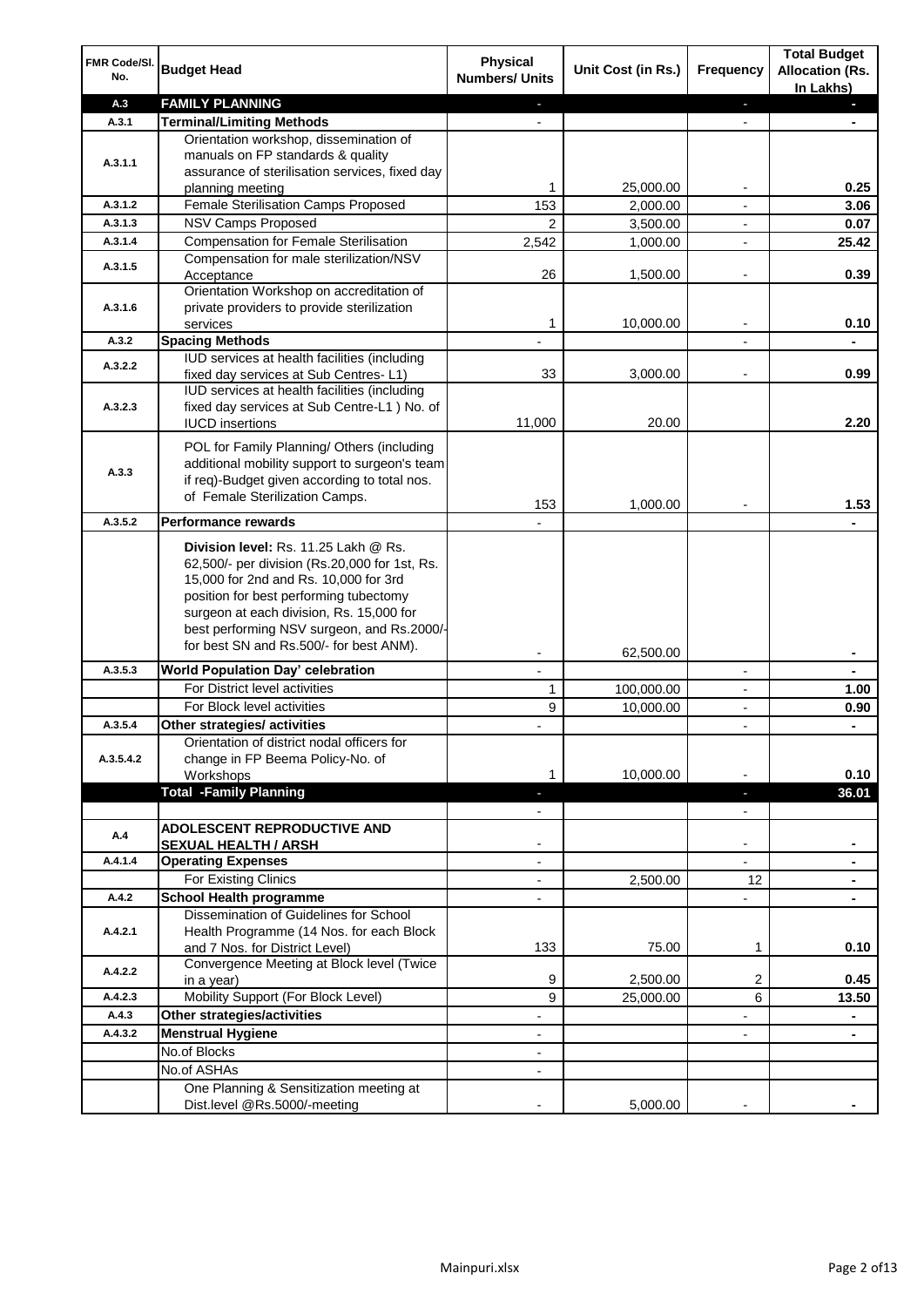| FMR Code/SI.<br>No.  | <b>Budget Head</b>                                                                                                                                        | <b>Physical</b><br><b>Numbers/ Units</b> | Unit Cost (in Rs.)     | Frequency                | <b>Total Budget</b><br><b>Allocation (Rs.</b><br>In Lakhs) |
|----------------------|-----------------------------------------------------------------------------------------------------------------------------------------------------------|------------------------------------------|------------------------|--------------------------|------------------------------------------------------------|
|                      | One Review & Refresher meeting at<br>Dist.level @Rs.5000/-meeting                                                                                         |                                          | 5,000.00               |                          |                                                            |
|                      | Reporting Register for District & Blocks                                                                                                                  |                                          |                        |                          |                                                            |
|                      | @Rs.30/-register                                                                                                                                          |                                          | 30.00                  |                          |                                                            |
|                      | Reporting Register for ASHA @Rs.30/-regist                                                                                                                |                                          | 30.00                  |                          |                                                            |
|                      | Storage Almirahs for District & Blocks<br>@Rs.5000/- Almirahs                                                                                             | $\blacksquare$                           | 5,000.00               | $\overline{\phantom{a}}$ |                                                            |
|                      | 2 Flex banner with hanging rod per                                                                                                                        |                                          |                        |                          |                                                            |
|                      | block/Dist.@Rs.500/-banner                                                                                                                                |                                          | 500.00                 |                          |                                                            |
|                      | <b>Sub-total ARSH</b>                                                                                                                                     |                                          |                        | P.                       | 14.05                                                      |
| A.5                  | <b>URBAN RCH (focus on Urban slums)</b>                                                                                                                   |                                          |                        |                          | a.                                                         |
| A.5.2                | Human Resource for Urban Health                                                                                                                           |                                          |                        |                          |                                                            |
| A.5.2.1              | Doctors/Mos                                                                                                                                               | 3                                        | 36,000.00              | 6                        | 6.48                                                       |
| A.5.2.4              | <b>ANM</b>                                                                                                                                                | 3                                        | 9,900.00               | 6                        | 1.78                                                       |
| A.5.2.5<br>A.5.2.12  | <b>Staff Nurse</b><br>Sweeper cum Choukidar                                                                                                               | 3                                        | 16,500.00              | 6<br>6                   | 2.97                                                       |
| A.5.3                | Operating expenses for UHP and UHC                                                                                                                        | 3                                        | 4,950.00               |                          | 0.89<br>$\blacksquare$                                     |
|                      | Rent @7000/Month/Centre                                                                                                                                   | 3                                        | 7,000.00               | 6                        | 1.26                                                       |
|                      | Telephone Bills @ 1000/Month/Centre                                                                                                                       | 3                                        | 1,000.00               | 6                        | 0.18                                                       |
|                      | Electricity Bills @ 1500/Month/Centre                                                                                                                     | 3                                        | 1,500.00               | 6                        | 0.27                                                       |
|                      | Contingency @ 500/Month/Centre                                                                                                                            | 3                                        | 500.00                 | 6                        | 0.09                                                       |
|                      | <b>Total- Urban Health</b>                                                                                                                                | ٠                                        |                        | F                        | 13.92                                                      |
|                      |                                                                                                                                                           |                                          |                        |                          | ٠                                                          |
| A.7                  | <b>PNDT Activities</b>                                                                                                                                    | ٠                                        |                        | ٠                        | ×.                                                         |
| A.7.1                | <b>Support to PC-PNDT Cells</b>                                                                                                                           | $\overline{\phantom{a}}$                 |                        | $\overline{\phantom{a}}$ | ۰                                                          |
|                      | <b>Divisional Level</b>                                                                                                                                   | $\blacksquare$                           |                        |                          | ۰                                                          |
|                      | Remuneration of Data Assistant (At Each<br>Division PC-PNDT Cell)                                                                                         |                                          | 17,000.00              | 12                       |                                                            |
|                      | Contingency for the operation of cell @<br>Rs.20000/-                                                                                                     |                                          | 20,000.00              | 1                        |                                                            |
|                      | One time office setup cost @ Rs.100000/-                                                                                                                  |                                          | 100,000.00             | 1                        |                                                            |
|                      | <b>District Level</b>                                                                                                                                     | $\blacksquare$                           |                        |                          |                                                            |
|                      | Remuneration of Data Entry Operator (At<br>Each District PC-PNDT Cell)                                                                                    | 1                                        | 10,000.00              | 12                       | 1.20                                                       |
|                      | Contingency for the operation of cell @<br>Rs.20000/-                                                                                                     | 1                                        | 20,000.00              | 1                        | 0.20                                                       |
|                      | One time office setup cost @ Rs. 50000/-                                                                                                                  | $\mathbf{1}$                             | 50,000.00              | 1                        | 0.50                                                       |
| A.7.2                | <b>Other PNDT activities</b>                                                                                                                              |                                          |                        |                          |                                                            |
| A.7.2.3              | Visit of division level inspection committees<br>(TA/DA of Additional Director will be<br>incurred from this amount) @ Rs.30000 for<br>10 visit in a year |                                          | 3,000.00               | 10                       |                                                            |
| A.7.2.8              | Orientation of members of the district<br>advisory committees at Division Levels (No.<br>of Workshops)                                                    | $\overline{\phantom{a}}$                 | 25,000.00              | 1                        |                                                            |
| A.7.2.10             | District Level Sensitization (No. of<br>Workshops)                                                                                                        |                                          | 10,000.00              | 1                        | 0.10                                                       |
|                      | <b>Total- PC-PNDT</b>                                                                                                                                     |                                          |                        |                          | 2.00                                                       |
|                      |                                                                                                                                                           |                                          |                        |                          |                                                            |
| A.8                  | <b>Human Resources</b>                                                                                                                                    |                                          |                        |                          | ÷.                                                         |
| A.8.1<br>A.8.1.1.1.f | <b>Contractual Staff &amp; Services</b><br>Honoraria for ANMs at Sub Centres                                                                              |                                          |                        |                          |                                                            |
| A.8.1.1.2.f          | Honoraria for Staff Nurses - SNCU                                                                                                                         | 39                                       | 10,000.00<br>16,500.00 | 6<br>6                   | 23.40                                                      |
| A.8.1.1.2.f          | Honoraria for Staff Nurses -NRC                                                                                                                           | ÷,                                       | 16,500.00              | 6                        |                                                            |
| A.8.1.2.1            | Honoraria for Laboratory Technicians                                                                                                                      | 6                                        | 11,880.00              | 6                        | 4.28                                                       |
| A.8.1.3.5.d          | Honoraria for Paediatricians- Child Health                                                                                                                |                                          | 48,000.00              | 6                        |                                                            |
| A.8.1.3.7            | Honoraria for Dental Doctors                                                                                                                              | $\overline{2}$                           | 35,000.00              | 6                        | 4.20                                                       |
| A.8.1.5.8            | Honoraria for M.O.(Training Coordinators for<br>training NRCs/SNCUs)                                                                                      |                                          | 36,000.00              | 6                        |                                                            |
| A.8.1.7.2            | Honoraria for X-Ray Technicians                                                                                                                           | 2                                        | 11,800.00              | 6                        | 1.42                                                       |
| A.8.1.7.4            | <b>School Health Teams (Exclusively for SH)</b>                                                                                                           |                                          |                        |                          | ۰                                                          |
| A.8.1.7.4.a          | <b>Honoraria for Medical Officers</b>                                                                                                                     |                                          |                        |                          |                                                            |
|                      | No. of MBBS Doctors-Existing                                                                                                                              | 1                                        | 36,000.00              | 6                        | 2.16                                                       |
|                      | No. of MBBS Doctors-New                                                                                                                                   | 8                                        | 36,000.00              | $\overline{2}$           | 5.76                                                       |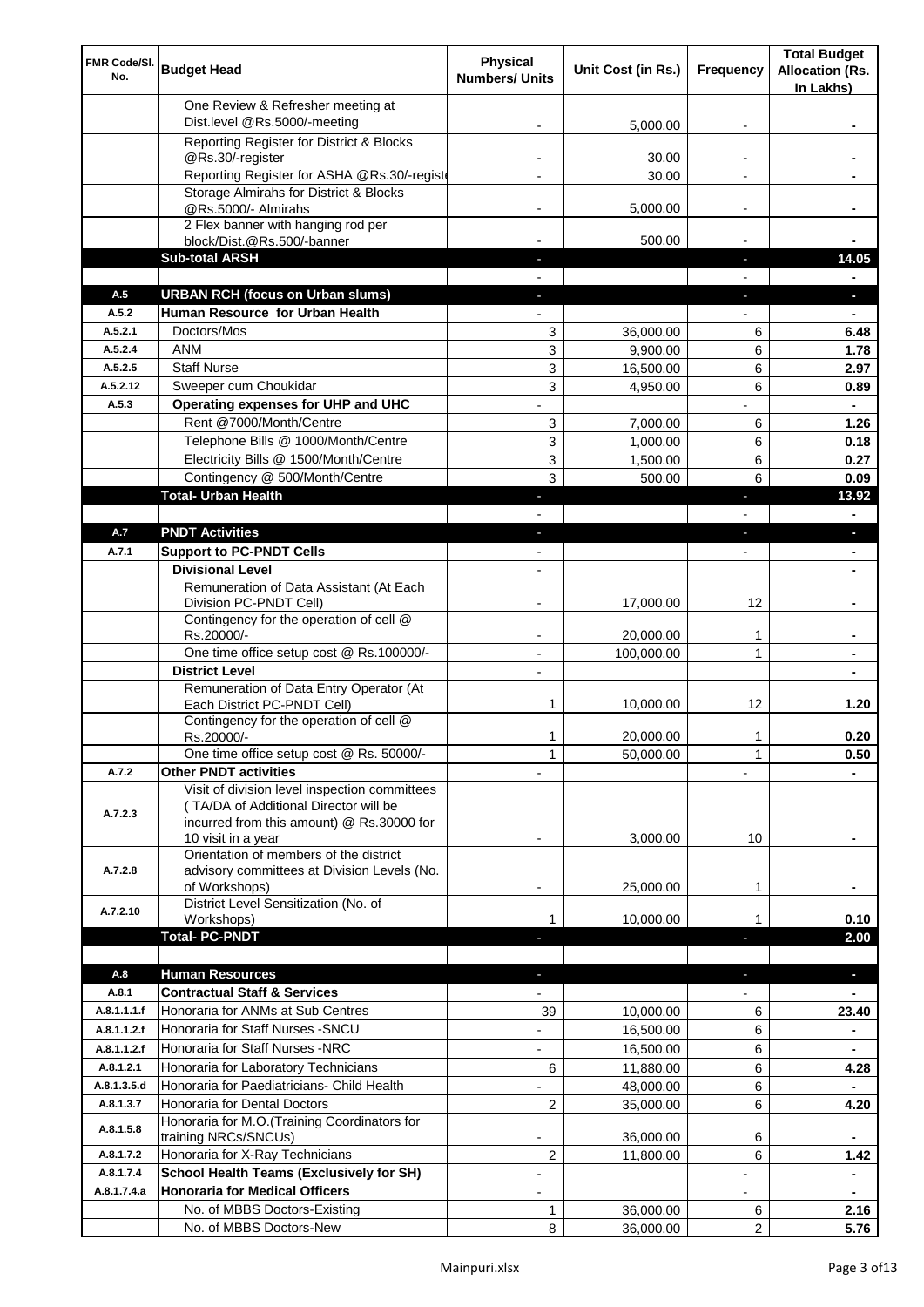| FMR Code/SI. |                                                                     | <b>Physical</b>          |                    |                          | <b>Total Budget</b>    |
|--------------|---------------------------------------------------------------------|--------------------------|--------------------|--------------------------|------------------------|
| No.          | <b>Budget Head</b>                                                  | <b>Numbers/ Units</b>    | Unit Cost (in Rs.) | Frequency                | <b>Allocation (Rs.</b> |
|              |                                                                     |                          |                    |                          | In Lakhs)              |
|              | No. of BDS Doctors-Existing                                         | 8                        | 35,000.00          | 6                        | 16.80                  |
|              | No. of AYUSH Doctors-Existing                                       | 9                        | 24,000.00          | 6                        | 12.96                  |
|              | No. of AYUSH Doctors-New                                            | 9                        | 24,000.00          | 2                        | 4.32                   |
| A.8.1.7.4.b  | <b>Honoraria for Physiotherapists</b>                               | 6                        | 11,880.00          | 6                        | 4.28                   |
| A.8.1.7.4.c  | <b>Honoraria for Dental Hygienists</b>                              |                          | 11,880.00          | 6                        | ۰                      |
| A.8.1.7.4.d  | <b>Honoraria for Ophthalmic Assistants</b>                          | 12                       | 11,880.00          | 6                        | 8.55                   |
| A.8.1.7.4.e  | Honoraria for Staff Nurses/GNMs-Existing                            | 9                        | 16,500.00          | 6                        | 8.91                   |
|              | Honoraria for Staff Nurses/GNMs-New                                 |                          | 16,500.00          | $\overline{c}$           |                        |
| A.8.1.7.4.g  | Honoraria for ANMs-Existing                                         | 9                        | 10,000.00          | 6                        | 5.40                   |
|              | Honoraria for ANMs-New<br>Honoraria for FP Counsellors(@ Rs.9300/-  |                          | 10,000.00          | 2                        |                        |
| A.8.1.7.5.1  | (Rs.9000/-Honoraria and 300/-for                                    |                          |                    |                          |                        |
|              | communication support)                                              | 2                        | 9,300.00           | 6                        | 1.12                   |
| A.8.1.7.5.2  | <b>Honoraria for ARSH Counsellors</b>                               |                          | 12,000.00          | 6                        |                        |
| A.8.1.7.5.4  | <b>Honoraria for Nutritionist-NRC</b>                               |                          | 15,000.00          | 6                        |                        |
|              | Honoraria for Staff under Routine                                   |                          |                    |                          |                        |
|              | Immunization                                                        |                          |                    |                          |                        |
|              | Refrigerator Mechanics-District Level                               |                          | 16,500.00          | 6                        |                        |
| A.8.1.7.7    | Cold Chain Handlers-District Level                                  | 1                        | 9,900.00           | 6                        | 0.59                   |
|              | Vaccine Store Keepers-Division Level                                |                          | 22,000.00          | 6                        |                        |
|              | Refrigerator Mechanics-Division Level                               | $\blacksquare$           | 16,500.00          | 6                        | ۰                      |
|              | Vaccine Van Drivers-Division Level                                  | ÷,                       | 16,500.00          | 6                        | $\blacksquare$         |
|              | Cold Chain Handlers-Division Level                                  | $\overline{\phantom{a}}$ | 9,900.00           | 6                        | ۰                      |
| A.8.1.9      | <b>Honoraria for Data Entry Operators</b>                           | 2                        | 8,800.00           | 6                        | 1.06                   |
| A.8.1.11.f   | <b>Honoraria for Caretakers-NRC</b>                                 | $\blacksquare$           | 4,000.00           | 6                        | ۰                      |
| A.8.1.11.f   | <b>Honoraria for Cooks-NRC</b>                                      |                          | 5,000.00           | 6                        |                        |
|              | TOTAL - HUMAN RESOURCE                                              |                          |                    |                          | 105.20                 |
|              |                                                                     |                          |                    |                          |                        |
| A.9          | <b>TRAINING</b>                                                     | ٠                        |                    | ٠                        | $\blacksquare$         |
|              |                                                                     |                          |                    |                          |                        |
| A.9.3        | <b>Maternal Health Training</b>                                     | ٠                        |                    | ٠                        | ٠                      |
| A.9.3.1      | <b>Skilled Attendance at Birth / SBA</b>                            |                          |                    |                          |                        |
| A.9.3.1.1    | Setting up of SBA Training Centres                                  | 1                        | 25,000.00          | $\overline{\phantom{a}}$ | 0.25                   |
|              | <b>Training of Staff Nurses in SBA</b>                              | $\overline{\phantom{a}}$ |                    | $\overline{\phantom{0}}$ |                        |
| A.9.3.1.4    | Total Batches to be conducted (4 Per                                |                          | 103,300.00         |                          | 8.26                   |
| A.9.3.4      | Batch) @ Rs.103300/ Batch<br><b>Safe Abortion Services Training</b> | 8                        |                    |                          |                        |
|              | Training of Medical Officers in safe                                |                          |                    |                          |                        |
|              | abortion                                                            |                          |                    |                          |                        |
| A.9.3.4.2    | Total Batches to be conducted @ Rs.52000                            |                          |                    |                          |                        |
|              | /batch                                                              |                          | 52,000.00          |                          |                        |
| A.9.3.5      | RTI / STI Training                                                  |                          |                    | $\overline{\phantom{0}}$ |                        |
|              | Training of Medical Officers in RTI/STI                             |                          |                    |                          |                        |
| A.9.3.5.3    | Total Batches to be conducted @ Rs.72600                            |                          |                    |                          |                        |
|              | /batch                                                              | 2                        | 72,600.00          |                          | 1.45                   |
|              | Sub Total - Maternal Health Training                                |                          |                    |                          | 9.97                   |
|              |                                                                     |                          |                    |                          |                        |
| A.9.5        | <b>Child Health Training</b>                                        |                          |                    |                          |                        |
| A.9.5.2.2    | <b>F-IMNCI Training for Medical Officers</b>                        |                          |                    |                          |                        |
|              | <b>Total Training Load</b>                                          |                          |                    |                          |                        |
|              | <b>Batch Size/Participants</b>                                      | 16                       |                    |                          |                        |
|              | No. of Batches                                                      |                          | 212,900.00         | $\overline{a}$           |                        |
|              | Total Batches to be observed(25% of<br>organized batches)           | $\overline{\phantom{a}}$ | 7,500.00           |                          |                        |
| A.9.5.2.3    | <b>F-IMNCI Training for Staff Nurses</b>                            | $\overline{\phantom{a}}$ |                    | $\overline{\phantom{a}}$ | ۰                      |
|              | <b>Total Training Load</b>                                          | $\overline{\phantom{a}}$ |                    |                          |                        |
|              | <b>Batch Size/Participants</b>                                      |                          |                    |                          |                        |
|              | No. of Batches                                                      | $\overline{\phantom{a}}$ | 206,900.00         | $\overline{\phantom{a}}$ | ۰                      |
|              | Total Batches to be observed(25% of                                 |                          |                    |                          |                        |
|              | organized batches)                                                  |                          | 7,500.00           |                          |                        |
| A.9.5.5.2.a  | IMNCI Plus(CCSP)-10 Days TOT for                                    |                          |                    |                          |                        |
|              | <b>Physicians</b>                                                   |                          |                    |                          |                        |
|              |                                                                     |                          |                    |                          |                        |
|              | <b>Total Training Load</b>                                          |                          |                    |                          |                        |
|              | <b>Batch Size/Participants</b><br>No. of Batches                    | 24                       |                    |                          |                        |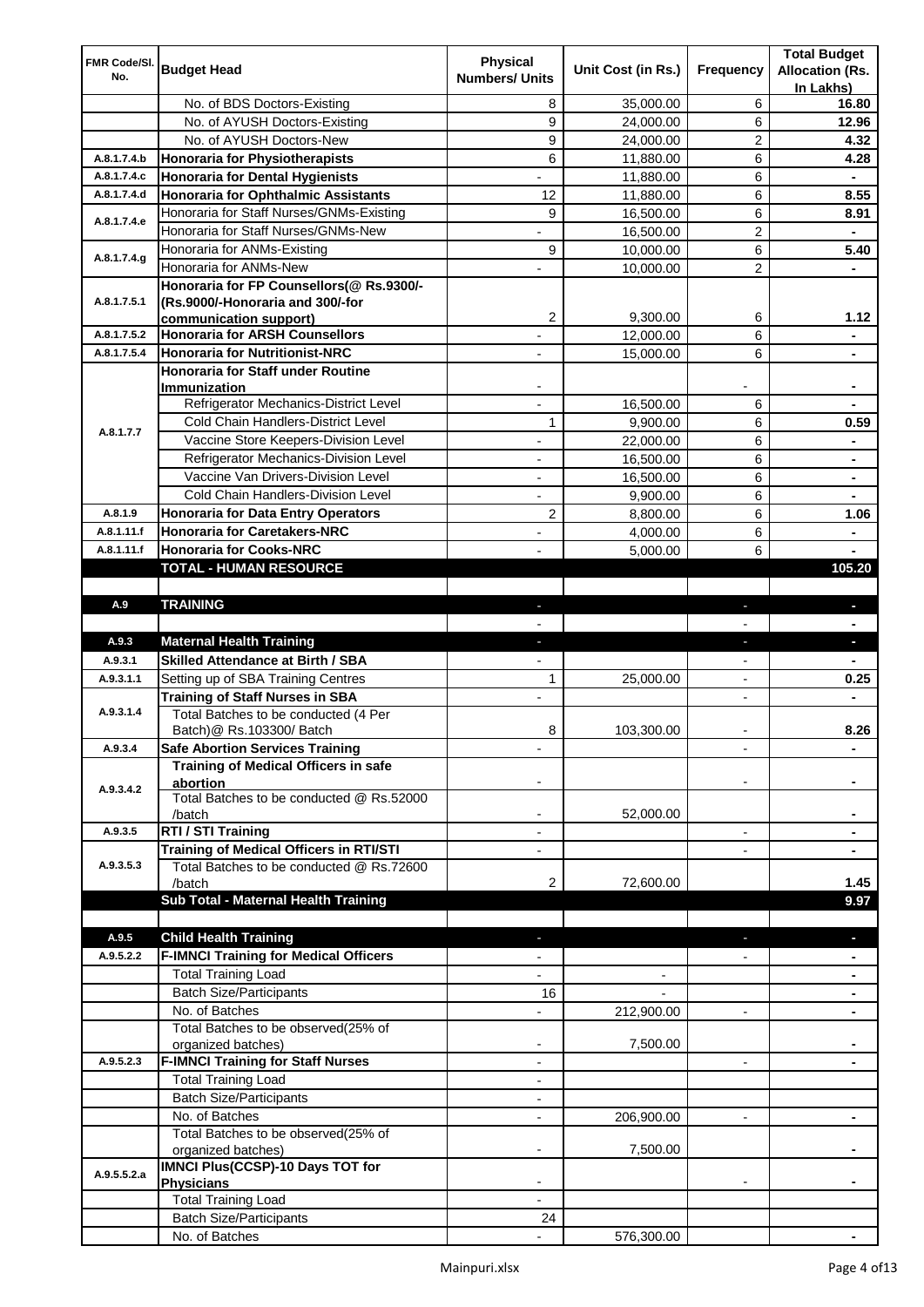| <b>FMR Code/SI.</b><br>No. | <b>Budget Head</b>                                                             | Physical<br><b>Numbers/ Units</b> | Unit Cost (in Rs.) | Frequency                | <b>Total Budget</b><br><b>Allocation (Rs.</b><br>In Lakhs) |
|----------------------------|--------------------------------------------------------------------------------|-----------------------------------|--------------------|--------------------------|------------------------------------------------------------|
|                            | Total Batches to be observed(25% of                                            |                                   |                    |                          |                                                            |
|                            | organized batches)<br>Sub Total- Child Health Training                         |                                   | 11,000.00          |                          |                                                            |
|                            |                                                                                |                                   |                    |                          |                                                            |
| A.9.7                      | Adolescent Reproductive and Sexual Health/<br><b>ARSH Training</b>             |                                   |                    |                          |                                                            |
|                            | <b>ARSH training for ANMs/LHVs</b>                                             |                                   |                    |                          |                                                            |
| A.9.7.4                    | Total Batches to be conducted@ Rs.71000/<br><b>Batch</b>                       | 3                                 | 71,000.00          |                          | 2.13                                                       |
|                            | <b>Sub Total- ARSH Training</b>                                                |                                   |                    |                          | 2.13                                                       |
|                            |                                                                                |                                   |                    |                          |                                                            |
| A.9.8.4.2                  | <b>Clinical Establishment Act</b>                                              | 1                                 | 798,000.00         |                          | 7.98                                                       |
|                            |                                                                                |                                   |                    |                          |                                                            |
|                            | <b>TOTAL - Training</b>                                                        |                                   |                    |                          | 20.08                                                      |
|                            |                                                                                |                                   |                    |                          |                                                            |
| A.10                       | <b>PROGRAMME MANAGEMENT</b>                                                    |                                   |                    |                          |                                                            |
| A.10.2                     | District Programme Management Support                                          |                                   |                    |                          |                                                            |
|                            | Unit<br><b>Contractual Staffs for DPMSU</b>                                    |                                   |                    |                          |                                                            |
| A.10.2.1                   | Honoraria for District Programme Manager                                       | 1                                 | 32,700.00          | 6                        | 1.96                                                       |
| A.10.2.2                   | Honoraria for District Accounts Manager                                        | 1                                 | 26,650.00          | 6                        | 1.60                                                       |
|                            | Honoraria for District Data Manager(District                                   |                                   |                    |                          |                                                            |
| A.10.2.3                   | Data cum Account Assistant)                                                    | 1                                 | 18,150.00          | 6                        | 1.09                                                       |
| A.10.2.7                   | Honoraria for Office Assistant                                                 | 1                                 | 7,000.00           | 6                        | 0.42                                                       |
| A.10.2.8.1                 | Operational Expenses for DPMU unit                                             | 1                                 | 75,000.00          | 6                        | 4.50                                                       |
| A.10.2.8.2                 | Honoraria for District Community Process<br>Manager                            | 1                                 | 26,650.00          | 6                        | 1.60                                                       |
|                            | Sub Total - DPMU                                                               |                                   |                    |                          | 11.17                                                      |
|                            |                                                                                |                                   |                    |                          |                                                            |
| A.10.3                     | <b>Block Programme Management Unit (BPMU)</b>                                  | $\blacksquare$                    |                    | $\overline{\phantom{a}}$ | $\blacksquare$                                             |
| A.10.3.1                   | Honoraria for Block Programme Managers                                         | 9                                 | 20,000.00          | 6                        | 10.80                                                      |
| A.10.3.2                   | Honoraria for Block Accounts Managers                                          | 9                                 | 10,000.00          | 6                        | 5.40                                                       |
|                            | <b>Sub Total - DPMU</b>                                                        | J,                                |                    | J,                       | 16.20                                                      |
|                            |                                                                                |                                   |                    |                          |                                                            |
| A.10.6                     | <b>Concurrent Audit System</b>                                                 | $\blacksquare$                    |                    | $\blacksquare$           | ۰                                                          |
|                            | Budget For Block Units(Rs. 1500 per<br>Block/Quarter)                          | 9                                 | 1,500.00           | 4                        | 0.54                                                       |
|                            | Budget For District (District HO Rs.                                           |                                   |                    |                          |                                                            |
|                            | 4500/Month)                                                                    | 1                                 | 4,500.00           | 12                       | 0.54                                                       |
|                            | <b>Sub Total - Concurrent Audit</b>                                            |                                   |                    |                          | 1.08                                                       |
| A.10.7                     | <b>Mobility Support, Field Visits</b>                                          | $\overline{\phantom{a}}$          |                    | $\overline{\phantom{a}}$ | ۰                                                          |
| A.10.7.2                   | Mobility Support-DPMU/District (2 Vehicles<br>per District per month)          | 2                                 | 25,000.00          | 12                       | 6.00                                                       |
|                            | Mobility Support-BPMU/Block (1 Vehicle per                                     |                                   |                    |                          |                                                            |
| A.10.7.3                   | District per Month)                                                            | 9                                 | 25,000.00          | 12                       | 27.00                                                      |
| A.10.7.4.1                 | Mobility Support for Div.PMU Division & AD<br>Offices( 1 vehicle per Division) |                                   | 25,000.00          | 12                       |                                                            |
|                            | Sub Total - Mobility Support, Field Visits                                     |                                   |                    |                          | 33.00                                                      |
|                            |                                                                                |                                   |                    |                          |                                                            |
|                            | <b>TOTAL - Programme Management</b>                                            |                                   |                    | r.                       | 61.45                                                      |
|                            |                                                                                |                                   |                    |                          |                                                            |
|                            | <b>GRAND TOTAL- RCH FLEXIPOOL</b>                                              |                                   |                    | J,                       | 849.66                                                     |
|                            |                                                                                |                                   |                    | $\overline{\phantom{a}}$ |                                                            |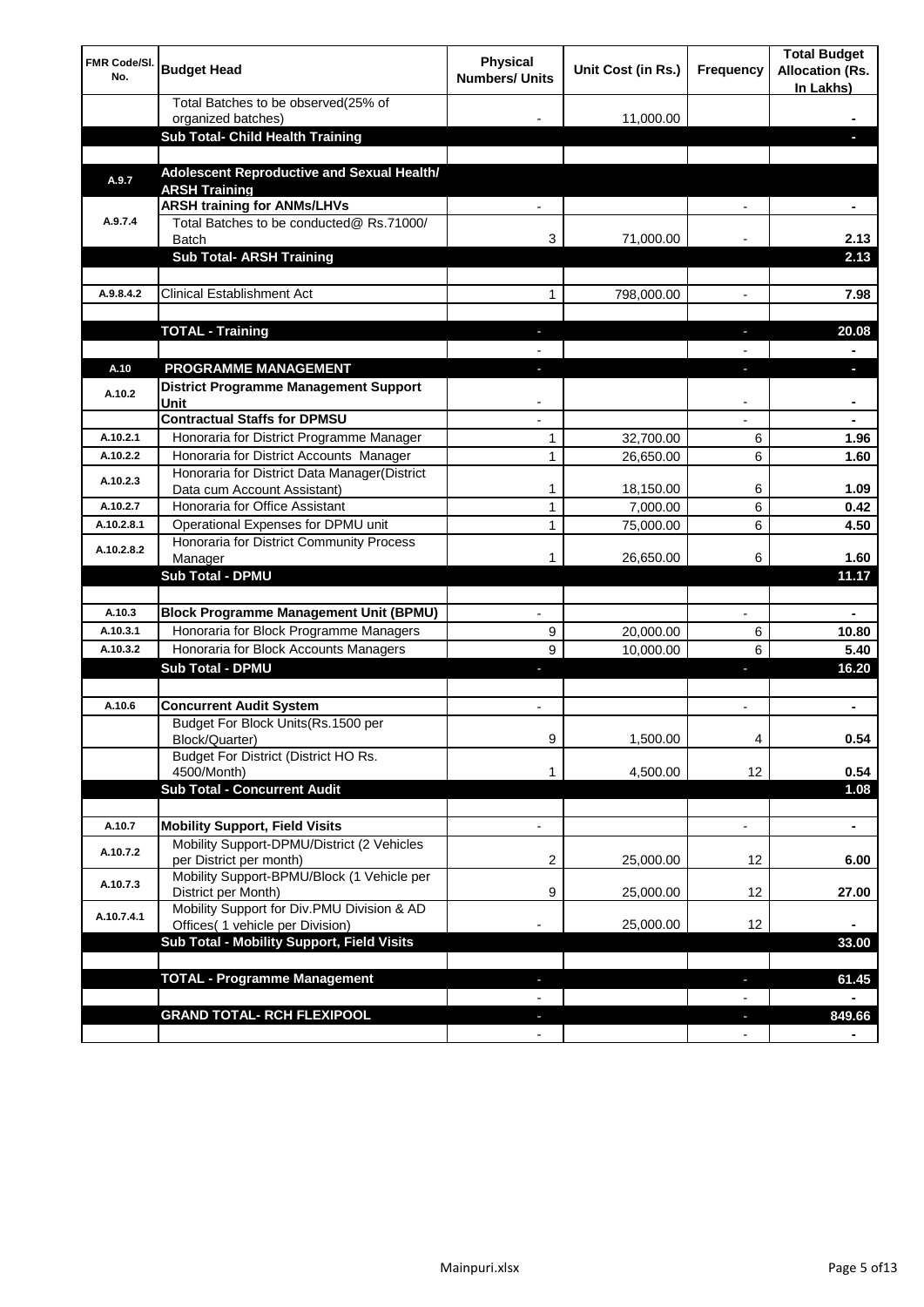| FMR Code/SI.<br>No.     | <b>Budget Head</b>                                                                                                                                           | <b>Physical</b><br><b>Numbers/ Units</b> | Unit Cost (in Rs.) | Frequency      | <b>Total Budget</b><br><b>Allocation (Rs.</b><br>In Lakhs) |
|-------------------------|--------------------------------------------------------------------------------------------------------------------------------------------------------------|------------------------------------------|--------------------|----------------|------------------------------------------------------------|
| В                       | <b>MISSION FLEXIPOOL</b>                                                                                                                                     |                                          |                    | J              |                                                            |
| <b>B1</b>               | <b>ASHA</b>                                                                                                                                                  |                                          |                    |                |                                                            |
| B <sub>1.1</sub> .1.4.2 | ASHA State Trainers - TOT (Module VI&VII)-                                                                                                                   |                                          |                    |                |                                                            |
|                         | National Level-Cost of TA/DA                                                                                                                                 |                                          | 15,000.00          |                |                                                            |
| B1.1.3.3                | <b>Incentive for FP</b>                                                                                                                                      |                                          |                    |                |                                                            |
| B1.1.3.3.1              | Incentive for ASHA @ Rs. 1000 if a couple<br>adopts permanent methods after 02<br>children(Assumed that 15.56 % clients<br>adopts permanent methods after 02 | 399                                      | 1,000.00           |                | 3.99                                                       |
| B1.1.3.5                | children).<br><b>Other incentive</b>                                                                                                                         | $\overline{\phantom{a}}$                 |                    | $\overline{a}$ |                                                            |
|                         |                                                                                                                                                              |                                          |                    |                |                                                            |
| B1.1.3.5.1              | On taking Complicated On pregnancy cases<br>or New born cases to the health facility<br>@Rs.150/- case (up to 3 cases/year)                                  | 1,562                                    | 150.00             | 3              | 7.03                                                       |
| B1.1.3.5.3              | Birth & Death Registration (For 30 birth & 9<br>deaths/ASHA) -Amount Approved 90% Only                                                                       | 1,562                                    | 180.00             |                | 2.53                                                       |
| B1.1.3.5.5              | TA/DA for attending Monthly Meetings<br>@Rs.100/Meeting - Amount Approved 90%                                                                                |                                          |                    |                |                                                            |
|                         | Only                                                                                                                                                         | 1,562                                    | 100.00             | 12             | 16.87                                                      |
| B1.1.3.5.6              | Maternal Death Audit Information<br>(@Rs.200/Case)-Amount Approved 50%                                                                                       |                                          |                    |                |                                                            |
|                         | Only<br>Incentives to ASHA Sangini(@Rs.150 for                                                                                                               | 126                                      | 200.00             |                | 0.13                                                       |
| B1.1.3.5.12             | one field visit and 20 visits per month)                                                                                                                     |                                          | 3,000.00           | 10             | $\blacksquare$                                             |
| B1.1.3.6                | <b>Other Activities</b>                                                                                                                                      | $\overline{\phantom{a}}$                 |                    |                | $\blacksquare$                                             |
| B1.1.3.6.1              | ASHA Divas/Annual ASHA Samellan-                                                                                                                             |                                          |                    |                |                                                            |
|                         | (Amount Approved 70% Only)                                                                                                                                   | 1,562                                    | 250.00             |                | 2.73                                                       |
|                         | <b>ASHA Payment Voucher</b>                                                                                                                                  | 1,562                                    | 25.00              |                | 0.39                                                       |
| B1.1.3.6.3              | <b>ASHA Master Payment Register</b>                                                                                                                          | 9                                        | 150.00             |                | 0.01                                                       |
|                         | <b>ASHA Sangini Format</b>                                                                                                                                   | 73                                       | 50.00              |                | 0.04                                                       |
| B1.1.4                  | Awards to ASHA's/Link workers                                                                                                                                | 9                                        | 5,000.00           |                | 0.45                                                       |
| B1.1.5                  | <b>ASHA Resource Centre/ASHA Mentoring</b><br>Group<br>Mobility Costs ASHA Mentoring Group for                                                               |                                          |                    | $\overline{a}$ | ٠                                                          |
| B1.1.5.4                | district*4 meetings@Rs.2500/meeting                                                                                                                          | 4                                        | 2,500.00           |                | 0.10                                                       |
|                         | Sub Total - ASHA                                                                                                                                             |                                          |                    |                | 34.27                                                      |
|                         |                                                                                                                                                              |                                          |                    |                |                                                            |
| <b>B2</b>               | <b>Untied Funds</b>                                                                                                                                          |                                          |                    |                |                                                            |
| <b>B2.1</b>             | No. of CHCs/SDH and Amount Approved 71%<br>Only                                                                                                              | 12                                       | 50,000.00          | 1              | 4.26                                                       |
| <b>B2.2</b>             | No. of PHCs and Amount Approved 93% Only                                                                                                                     | 46                                       | 25,000.00          | 1              | 10.70                                                      |
| B <sub>2.3</sub>        | No. of Sub Centres and Amount Approved                                                                                                                       |                                          |                    |                |                                                            |
|                         | 46% Only<br>No. of VHNSCs and Amount Approved 36%                                                                                                            | 198                                      | 10,000.00          | 1              | 9.11                                                       |
| B <sub>2.4</sub>        | Only                                                                                                                                                         | 503                                      | 10,000.00          | 1              | 18.11                                                      |
|                         | <b>Sub Total - Untied Funds</b>                                                                                                                              |                                          |                    |                | 42.17                                                      |
|                         |                                                                                                                                                              |                                          |                    |                |                                                            |
| <b>B.3</b>              | <b>Annual Maintenance Grants</b>                                                                                                                             | a.                                       |                    |                | a,                                                         |
| <b>B3.1</b>             | No. of CHCs and Amount Approved 70% Only                                                                                                                     | 12                                       | 100,000.00         | 1              | 8.40                                                       |
| <b>B3.2</b>             | No. of PHCs and Amount Approved 69% Only                                                                                                                     | 43                                       | 50,000.00          | 1              | 14.84                                                      |
| <b>B3.3</b>             | No. of Sub Centres and Amount Approved<br>49% Only                                                                                                           | 172                                      | 10,000.00          | 1              | 8.43                                                       |
|                         | Sub Total - AMG                                                                                                                                              | J,                                       |                    |                | 31.66                                                      |
|                         |                                                                                                                                                              |                                          |                    |                |                                                            |
| <b>B.6</b>              | <b>Corpus Grants to HMS/RKS</b>                                                                                                                              | $\blacksquare$                           |                    | T              | ٠                                                          |
| B6.1                    | District Hospitals (DH+DWH)                                                                                                                                  | 2                                        |                    |                |                                                            |
|                         | Amount Approved for District Hospitals                                                                                                                       |                                          |                    |                | 5.48                                                       |
| B6.2                    | No. of CHCs and Amount Approved 90% Only                                                                                                                     | 12                                       | 100,000.00         | $\mathbf 1$    | 10.80                                                      |
| B6.3                    | No. of PHCs and Amount Approved 90% Only                                                                                                                     | 46                                       | 50,000.00          | 1              | 20.70                                                      |
|                         | <b>Sub Total - HMS/RKS</b>                                                                                                                                   |                                          |                    |                | 36.98                                                      |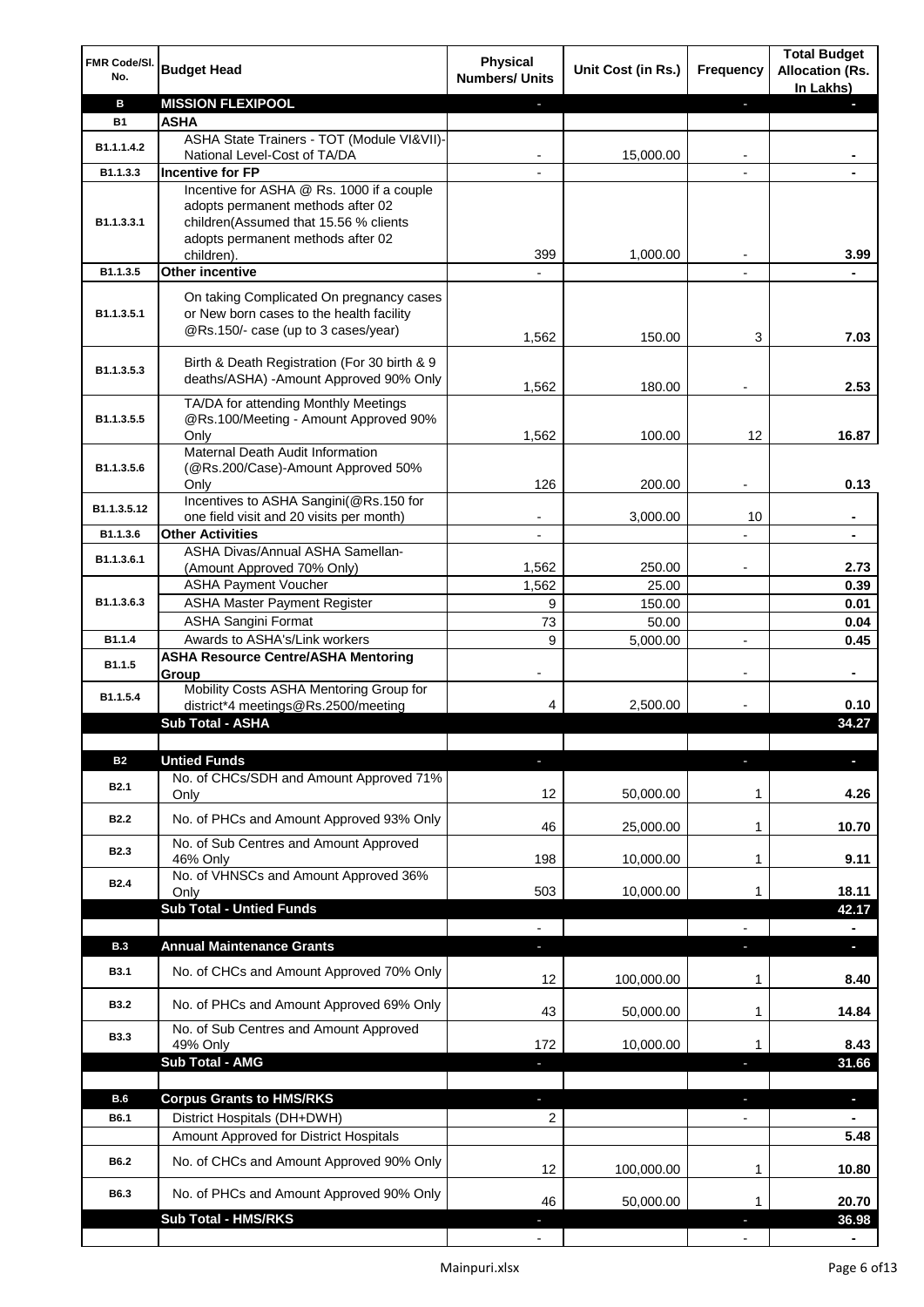| FMR Code/SI.<br>No. | <b>Budget Head</b>                                                                                   | <b>Physical</b><br><b>Numbers/ Units</b> | Unit Cost (in Rs.) | Frequency                | <b>Total Budget</b><br><b>Allocation (Rs.</b><br>In Lakhs) |
|---------------------|------------------------------------------------------------------------------------------------------|------------------------------------------|--------------------|--------------------------|------------------------------------------------------------|
| <b>B9</b>           | <b>Mainstreaming of AYUSH</b>                                                                        | J,                                       |                    | ٠                        | ٠                                                          |
| <b>B.9.1</b>        | <b>Medical Officers (Only AYUSH)</b>                                                                 | $\overline{\phantom{a}}$                 |                    | $\overline{\phantom{a}}$ |                                                            |
| B.9.1.1             | <b>Contractual Medical Officers</b>                                                                  | 34                                       | 24,000.00          | 6                        | 48.96                                                      |
| <b>B.9.2</b>        | <b>AYUSH Pharmacists</b>                                                                             | 10                                       | 9,000.00           | 6                        | 5.40                                                       |
|                     | <b>Sub Total (AYUSH)</b>                                                                             | ٠                                        |                    | J,                       | 54.36                                                      |
|                     | <b>IEC-BCC Activities</b>                                                                            |                                          |                    |                          |                                                            |
| <b>B10</b>          | Implementation of BCC/IEC Activities at                                                              | J,                                       |                    | J,                       | ٠                                                          |
| <b>B.10.2</b>       | district level                                                                                       |                                          |                    |                          | 3.00                                                       |
| B.10.5.2            | Printing of WIFS Cards, Referral Slips, etc                                                          |                                          |                    | $\overline{\phantom{a}}$ | ٠                                                          |
|                     | WIFS Cards for School Children(No. of Cards)                                                         |                                          | 4.00               |                          |                                                            |
|                     | Sub Total (IEC/BCC)                                                                                  |                                          |                    |                          | 3.00                                                       |
|                     |                                                                                                      |                                          |                    |                          |                                                            |
| <b>B15</b>          | <b>Planning, Implementation and Monitoring</b>                                                       |                                          |                    |                          |                                                            |
| B15.2               | <b>Quality Assurance</b>                                                                             |                                          |                    |                          | ۰                                                          |
| B15.2.2             | <b>Quality Assurance Committees</b>                                                                  |                                          |                    |                          | ۰                                                          |
|                     | <b>Division Level</b><br>One time establishment @ Rs. 1.00 Lakh/                                     |                                          |                    |                          |                                                            |
|                     | Division (Amount Approved 50% Only)                                                                  |                                          | 100,000.00         | 1                        |                                                            |
|                     | Operational Expenses @Rs. 5000/month/                                                                |                                          |                    |                          |                                                            |
|                     | division (Amount Approved 50% Only)<br><b>District Level</b>                                         |                                          | 5,000.00           | 12                       |                                                            |
|                     |                                                                                                      |                                          |                    |                          |                                                            |
|                     | One time establishment @ Rs. 1.00 Lakh/<br>District (Amount Approved 50% Only)                       | 1                                        | 100,000.00         | 1                        | 0.50                                                       |
|                     |                                                                                                      |                                          |                    |                          |                                                            |
|                     | Operational Expenses @Rs. 5000/ Month/<br>District (Amount Approved 50% Only)                        | 1                                        | 5,000.00           | 12                       | 0.30                                                       |
| B15.2.4             | <b>Review meetings</b>                                                                               | $\overline{a}$                           |                    | -                        | ۰                                                          |
| B15.2.4.2           | <b>Division Level</b>                                                                                |                                          |                    | $\overline{\phantom{a}}$ | ٠                                                          |
|                     | Review meetings @ Rs 10000/- per meeting<br>for 4 meeting per division (Amount Approved<br>50% Only) |                                          | 10,000.00          | 4                        |                                                            |
|                     | <b>District Level</b>                                                                                |                                          |                    |                          |                                                            |
|                     | Review meetings @ Rs 10000/- per meeting                                                             |                                          |                    |                          |                                                            |
|                     | for 4 meeting per District (Amount Approved<br>50% Only)                                             | 1                                        | 10,000.00          | 4                        | 0.20                                                       |
| B15.2.5             | <b>Other Block Level Activities</b>                                                                  |                                          |                    |                          |                                                            |
| B15.2.5.1           | Block QA visioning meeting (Orienting<br><b>Block Officials on Facility Solutions Levels-</b>        |                                          |                    |                          |                                                            |
|                     | Amount Approved 50% Only)                                                                            | 1                                        | 35,000.00          | 1                        | 0.18                                                       |
| B15.2.5.2           | Quality Management System (QMS) training<br>workshop - (Amount Approved 50% Only)                    | 1                                        | 100,000.00         | 1                        | 0.50                                                       |
|                     | <b>Sub Total - Quality Assurance</b>                                                                 |                                          |                    | r                        | 1.68                                                       |
|                     |                                                                                                      |                                          |                    |                          | $\blacksquare$                                             |
| B15.3               | <b>Monitoring and Evaluation</b>                                                                     |                                          |                    |                          |                                                            |
| B15.3.1.6.3         | Honoraria of Data Entry Operators for MCTS                                                           | 9                                        | 11,000.00          | 6                        | 5.94                                                       |
| B15.3.2             | <b>Computerization HMIS and E-governance</b>                                                         |                                          |                    |                          |                                                            |
|                     | HMIS Operational Cost (excluding HR & Trainings)-                                                    |                                          |                    |                          |                                                            |
|                     | Expenses for Internet @1500/month/                                                                   | 11                                       |                    | 12                       | 1.98                                                       |
|                     | computer for 951 Nos<br>Expenses for Internet Rs.750/pm/block                                        |                                          | 1,500.00           |                          |                                                            |
| B15.3.2.1.a         | computer(new) for 820 Nos.                                                                           | 9                                        | 750.00             | 12                       | 0.81                                                       |
|                     | Expenses for Internet Data Card<br>@Rs.750/pm/Computer (new) for 75 Nos.                             | 1                                        | 750.00             | 12                       | 0.09                                                       |
|                     | Expenses for Internet Data Card<br>@Rs.750/pm/Computer (new) for 18 Nos.                             |                                          | 750.00             | 12                       |                                                            |
| B15.3.2.1.d         | Other Office and admin expenses                                                                      |                                          |                    |                          |                                                            |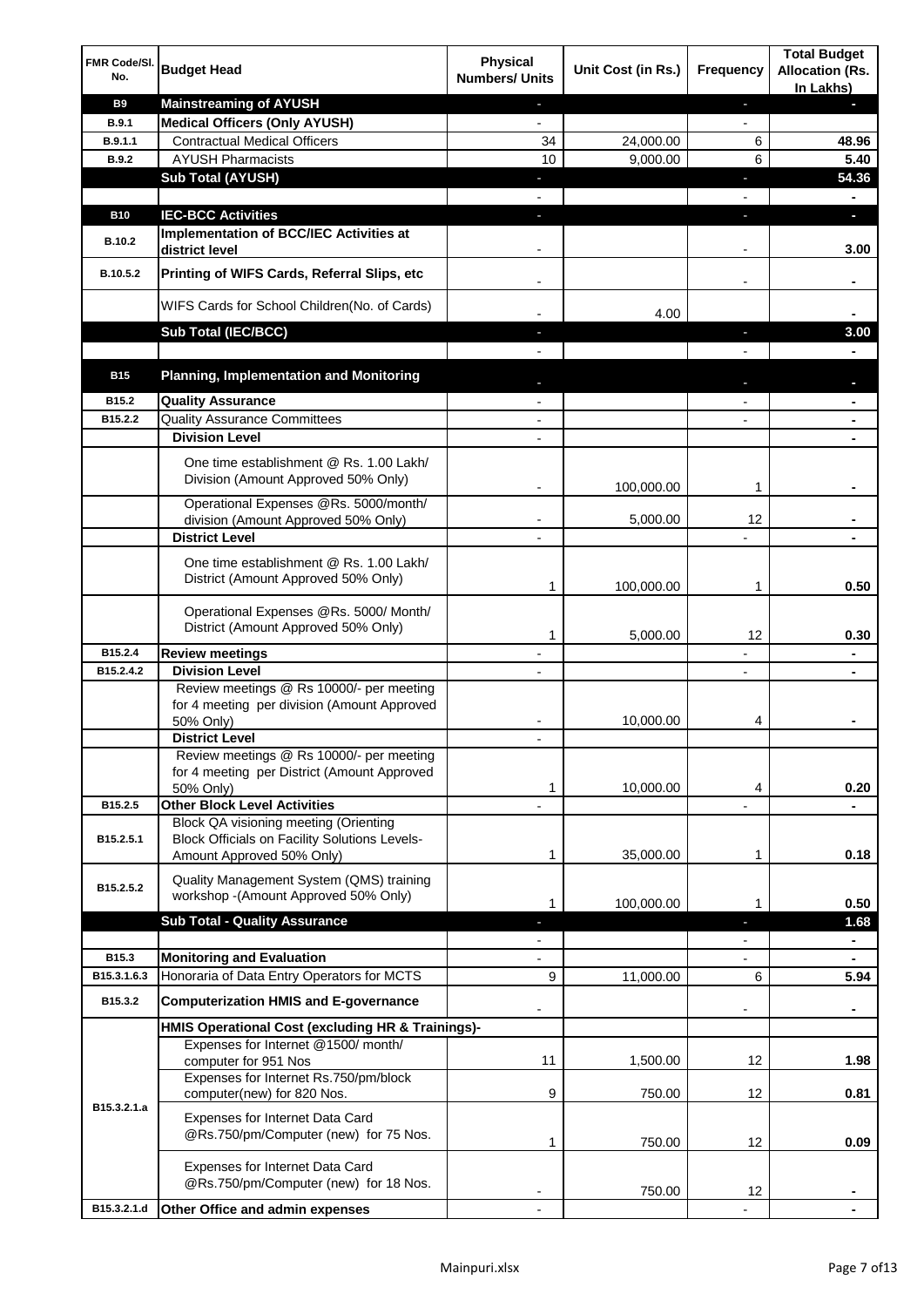| FMR Code/SI.<br>No.   | <b>Budget Head</b>                                                             | <b>Physical</b><br><b>Numbers/ Units</b> | Unit Cost (in Rs.) | Frequency                | <b>Total Budget</b><br><b>Allocation (Rs.</b> |
|-----------------------|--------------------------------------------------------------------------------|------------------------------------------|--------------------|--------------------------|-----------------------------------------------|
|                       |                                                                                |                                          |                    |                          | In Lakhs)                                     |
| B15.3.2.1.d.2         | Maintenance of Computers/AMC/etc -HMIS<br>(Block -PHC/CHC, CH, CMF (M/F) Old   |                                          |                    |                          |                                               |
|                       | @Rs. 4000/unit for 951 no.                                                     | 11                                       | 4,000.00           | 1                        | 0.44                                          |
|                       | Purchase of computer consumables/Admin                                         |                                          |                    |                          |                                               |
| B15.3.2.1.d.3         | Expenses @ Rs.1000.00 for 951 no.-Six                                          | 11                                       | 1,000.00           | 6                        | 0.66                                          |
|                       | Months<br>MCTS Operational Cost (excluding HR &                                |                                          |                    |                          |                                               |
| B15.3.2.2.a           | Trainings)                                                                     |                                          |                    |                          |                                               |
|                       | Procurement of                                                                 |                                          |                    |                          |                                               |
| B15.3.2.2.b           | computers/Printers/Cartridges, etc. -                                          |                                          |                    |                          |                                               |
|                       | @50,000.00/Computer Systems for 820 No.                                        | 9                                        | 50,000.00          | 1                        | 4.50                                          |
| B15.3.2.2.d           | Other Office and admin expenses                                                |                                          |                    |                          |                                               |
|                       | @12,000.00 per year -820 No.(New)                                              | 9                                        | 12,000.00          | 1                        | 1.08                                          |
| B15.3.3               | Other M & E Activities<br>Review Meetings for MCTS @ Rs                        |                                          |                    |                          |                                               |
| B15.3.3.5             | 4,000/meeting for 12 meetings                                                  | 1                                        | 4,000.00           | 12                       | 0.48                                          |
|                       | Sub Total - Monitoring and Evaluation                                          |                                          |                    |                          | 15.98                                         |
|                       |                                                                                |                                          |                    |                          | $\blacksquare$                                |
| <b>B.16</b>           | <b>PROCUREMENT</b>                                                             |                                          |                    |                          | ×.                                            |
| B <sub>16.1.1</sub>   | <b>Procurement of Equipments: MH</b>                                           |                                          |                    |                          | ٠                                             |
| B <sub>16.1.1.2</sub> | MVA/EVA Kits for Safe Abortion services                                        | 10                                       | 2,500.00           |                          | 0.25                                          |
| B16.1.6               | <b>Equipments for ARSH/ School Health</b>                                      |                                          |                    |                          | $\blacksquare$                                |
| B16.1.6.1             | Equipments for ARSH Clinics (New)                                              |                                          | 15,000.00          | 1                        | $\blacksquare$                                |
|                       | <b>Sub Total (Procurement of Equipments)</b>                                   |                                          |                    |                          | 0.25                                          |
|                       |                                                                                |                                          |                    |                          |                                               |
| B.16.2.1              | Drugs & supplies for MH                                                        | $\blacksquare$                           |                    | $\blacksquare$           | $\blacksquare$                                |
| B.16.2.1.2            | Drugs for Safe Abortion (No. of MMA<br>estimated in year 2013-14)              | 100                                      | 200.00             |                          | 0.20                                          |
| B.16.2.4              | <b>Supplies for IMEP</b>                                                       |                                          |                    |                          |                                               |
| B.16.2.4.1            | Bio-Medical Waste Management-District                                          |                                          |                    |                          |                                               |
|                       | level                                                                          | $\overline{\phantom{0}}$                 |                    | $\blacksquare$           | 7.91                                          |
| B.16.2.4.2            | Bio-Medical Waste Management-CHC level                                         |                                          |                    | $\blacksquare$           | 14.16                                         |
| B.16.2.4.3            | Cleaning/Washing, House keeping and                                            |                                          |                    |                          |                                               |
|                       | Laundry Management - District Level                                            |                                          |                    | $\blacksquare$           | 14.48                                         |
| B.16.2.4.4            | Cleaning/Washing, House keeping and<br>Laundry Management - CHC/PHC Level      |                                          |                    |                          | 22.04                                         |
|                       | <b>ASHA Drug Kits</b>                                                          |                                          |                    |                          |                                               |
|                       | Drug Kit replenishment for ASHAs @ Rs.                                         |                                          |                    |                          |                                               |
| B.16.2.5.2            | 300/ASHA                                                                       | 1,425                                    | 300.00             |                          | 4.28                                          |
| B.16.2.6              | Drugs & supplies for WIFS                                                      |                                          |                    | $\overline{\phantom{a}}$ |                                               |
|                       | For Govt. & Govt. aided Schools (Classes VI<br>to XII)                         |                                          |                    |                          |                                               |
|                       | <b>Total Beneficiaries</b>                                                     | 74,183                                   |                    |                          |                                               |
| B.16.2.6.1            | IFA Tables Required at District (                                              |                                          |                    |                          |                                               |
|                       | Beneficiary* 52 Tabs)                                                          | 3,857,526                                | 0.12               | $\overline{a}$           | 4.63                                          |
| B.16.2.6.2            | Albendazole Tablets Required at District<br>(Beneficiary *2 Tabs)              | 148,366                                  | 1.00               |                          | 1.48                                          |
| B.16.2.7              | Drugs & Supplies under SHP                                                     |                                          |                    |                          |                                               |
|                       | <b>For Aganwadi Centres</b>                                                    |                                          |                    |                          |                                               |
|                       | Expected No. of Children at AWCs                                               | 44,500                                   |                    |                          | ٠                                             |
|                       | No. of IFA Bottles (One bottle of 100<br>ml./child)                            | 44,500                                   | 10.00              |                          | 4.45                                          |
|                       | Albendazole Tablets (2 tablets per Child)                                      | 89,000                                   | 1.00               |                          | 0.89                                          |
|                       | For Primary Schools(For Govt. & Govt.                                          |                                          |                    |                          |                                               |
|                       | aided Schools Classes I to V)                                                  |                                          |                    |                          |                                               |
|                       | Expected No. of Children in Schools<br>No. of Tablets Required at District (52 | 135,119                                  |                    |                          |                                               |
|                       | Tabs./ Beneficiary)                                                            | 7,026,209                                | 0.12               |                          | 8.43                                          |
|                       | No. of Tablets Required at District (2 Tabs./                                  |                                          |                    |                          |                                               |
|                       | Beneficiary)<br><b>Medicines for Teams</b>                                     | 270,239                                  | 1.00               |                          | 2.70                                          |
|                       | No. of Blocks                                                                  | 9                                        |                    |                          |                                               |
|                       | First Time Medicines For Teams (2 Teams                                        |                                          |                    |                          |                                               |
|                       | in Each Block)                                                                 | 18                                       | 18,000.00          |                          | 3.24                                          |
|                       | Sub Total (Procurement of Drugs & Supplies)                                    |                                          |                    |                          | 88.89                                         |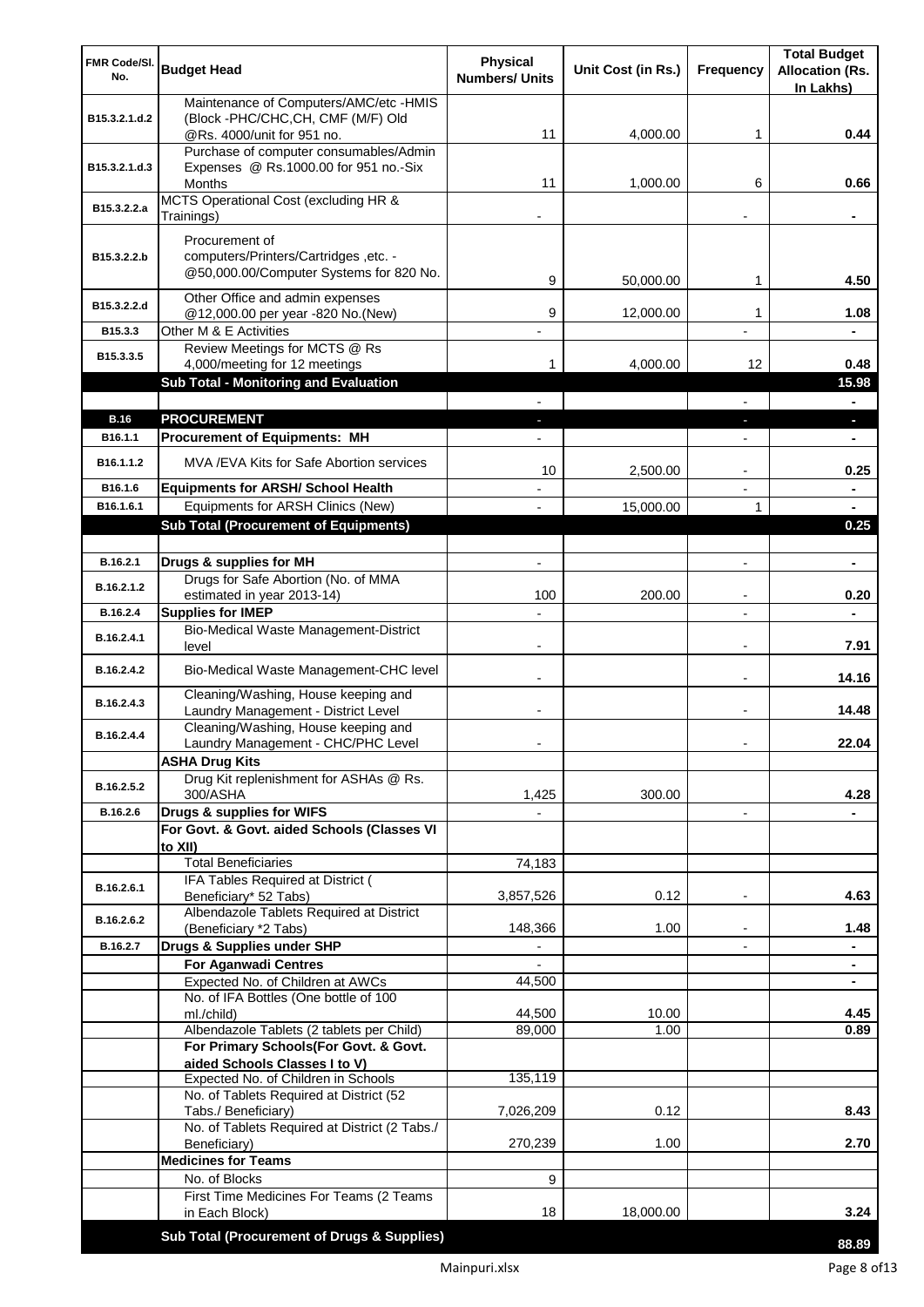| FMR Code/SI.<br>No. | <b>Budget Head</b>                                                                         | <b>Physical</b><br><b>Numbers/ Units</b> | Unit Cost (in Rs.) | Frequency                | <b>Total Budget</b><br><b>Allocation (Rs.</b><br>In Lakhs) |
|---------------------|--------------------------------------------------------------------------------------------|------------------------------------------|--------------------|--------------------------|------------------------------------------------------------|
| <b>B.17</b>         | <b>Drugs Warehouses/Logistics Management</b>                                               |                                          |                    |                          |                                                            |
|                     | Honoraria of Staff at Regional Drug                                                        |                                          |                    |                          |                                                            |
|                     | Warehouse                                                                                  |                                          |                    |                          |                                                            |
|                     | Accountant                                                                                 |                                          | 10,000.00          | 6                        |                                                            |
|                     | Computer Operator Cum Store Keeper                                                         |                                          | 10,000.00          | 6                        |                                                            |
|                     | Fork-Lift Operator cum Mechanic                                                            |                                          | 6,500.00           | 6                        |                                                            |
| <b>B.17.1</b>       | Fourth class / Loader                                                                      |                                          | 6,500.00           | 6                        |                                                            |
|                     | Generator Operator cum Electrician                                                         |                                          | 5,000.00           | 6                        |                                                            |
|                     | Sweeper                                                                                    |                                          | 3,500.00           | 6                        |                                                            |
|                     | <b>Armed Guards</b>                                                                        |                                          | 6,335.00           | 6                        |                                                            |
|                     | <b>General Guards</b>                                                                      |                                          | 5,157.00           | 6                        |                                                            |
|                     | Gardener                                                                                   |                                          | 3,000.00           | 6                        |                                                            |
|                     | Honoraria of Staff at District Drug<br>Warehouse                                           |                                          |                    |                          |                                                            |
|                     | Computer Operator Cum Store Keeper                                                         | 1                                        | 10,000.00          | 6                        | 0.60                                                       |
| <b>B.17.3</b>       | Generator Operator Cum Mechanic/Electricia                                                 | $\mathbf{1}$                             | 5,000.00           | 6                        | 0.30                                                       |
|                     | Loader                                                                                     | 1                                        | 5,000.00           | 6                        | 0.30                                                       |
|                     | Choukidar                                                                                  | 1                                        | 5,000.00           | 6                        | 0.30                                                       |
|                     | Part-time Sweeper                                                                          | 1                                        | 2,500.00           | 6                        | 0.15                                                       |
| B.17.4.1            | <b>Operational Cost for Regional Drug ware</b><br>House                                    |                                          |                    |                          | ۰                                                          |
|                     | <b>Electricity Charges</b>                                                                 |                                          |                    |                          | ۰                                                          |
|                     | <b>Telephone Charges</b>                                                                   |                                          |                    |                          | ۰                                                          |
|                     | POL & Maintenance of DG Sets                                                               |                                          |                    |                          | ۰                                                          |
|                     | Stationary                                                                                 |                                          |                    |                          | ٠                                                          |
|                     | Contingency                                                                                |                                          |                    |                          |                                                            |
|                     | <b>Sub Total-Drug Ware Houses</b>                                                          |                                          |                    |                          | 1.65                                                       |
|                     | <b>GRAND TOTAL- MISSION FLEXIPOOL</b>                                                      |                                          |                    | ı                        | 310.89                                                     |
|                     |                                                                                            |                                          |                    |                          |                                                            |
| C                   | <b>IMMUNISATION</b>                                                                        |                                          |                    |                          |                                                            |
|                     | RI strengthening project (Review meeting,                                                  |                                          |                    |                          |                                                            |
| C.1                 | Mobility support, Outreach services etc)                                                   |                                          |                    |                          |                                                            |
| C.1.a               | Mobility Support for supervision for district                                              |                                          |                    |                          |                                                            |
|                     | level officers @Rs 250000/- Year                                                           | 1                                        | 250,000.00         |                          | 2.50                                                       |
| C.1.b               | Mobility support for supervision at State<br>level                                         |                                          |                    |                          |                                                            |
|                     |                                                                                            |                                          |                    |                          |                                                            |
| C.1.c               | Printing and dissemination of Immunization<br>cards, tally sheets, monitoring forms etc.@  |                                          |                    |                          |                                                            |
|                     | Rs 10 /- Beneficiary                                                                       |                                          |                    |                          |                                                            |
|                     |                                                                                            | 59,109                                   | 10.00              |                          | 5.91                                                       |
| C.1.d               | Support for Quarterly State level review<br>meetings of district officer                   |                                          |                    | $\blacksquare$           |                                                            |
|                     | Quarterly review meetings exclusive for RI                                                 |                                          |                    |                          |                                                            |
|                     | at district level with Block Mos, CDPO, and                                                |                                          |                    |                          |                                                            |
| C.1.e               | other stake holders (@ Rs 100/- per                                                        |                                          |                    |                          |                                                            |
|                     | participant(5 participant / block)                                                         | 180                                      | 100.00             |                          | 0.18                                                       |
|                     | Quarterly review meetings exclusive for RI                                                 |                                          |                    |                          |                                                            |
|                     | at block level @Rs 50/- per person as<br>honorarium/Asha(For travel) & Rs 25 per           |                                          |                    |                          |                                                            |
| C.1.f               | person at the disposal of MOIC for meeting                                                 |                                          |                    |                          |                                                            |
|                     | expenses (Refreshment, stationery and                                                      |                                          |                    |                          |                                                            |
|                     | mis.)                                                                                      | 6,248                                    | 75.00              |                          | 4.69                                                       |
|                     | Focus on slum & underserved areas in                                                       |                                          |                    |                          |                                                            |
|                     | urban areas/alternative vaccinator for slums<br>(Hiring of ANM @ 450/-per session for four |                                          |                    |                          |                                                            |
| C.1.g               | sessions/month/slum of 10000 population                                                    |                                          |                    |                          |                                                            |
|                     | and Rs.300/ month as contingency per slum                                                  |                                          |                    |                          |                                                            |
|                     | i.e.Rs.2100/-month/slum of 10000                                                           |                                          |                    |                          |                                                            |
|                     | population)                                                                                | 36                                       | 2,100.00           |                          | 0.76                                                       |
| C.1.h               | Mobilization of children through ASHA or                                                   |                                          |                    |                          |                                                            |
|                     | other mobilizers(@Rs 150/-per session)<br>Alternative vaccine delivery in hard to reach    | 21,797                                   | 150.00             | $\overline{a}$           | 32.70                                                      |
| C.1.i               | areas(@Rs 150/-per session)                                                                | 1,296                                    | 150.00             | $\overline{\phantom{a}}$ | 1.94                                                       |
|                     | Alternative Vaccine Delivery in other                                                      |                                          |                    |                          |                                                            |
| $C.1.$ j            | areas(@Rs. 75/- per session)                                                               | 17,557                                   | 75.00              |                          | 13.17                                                      |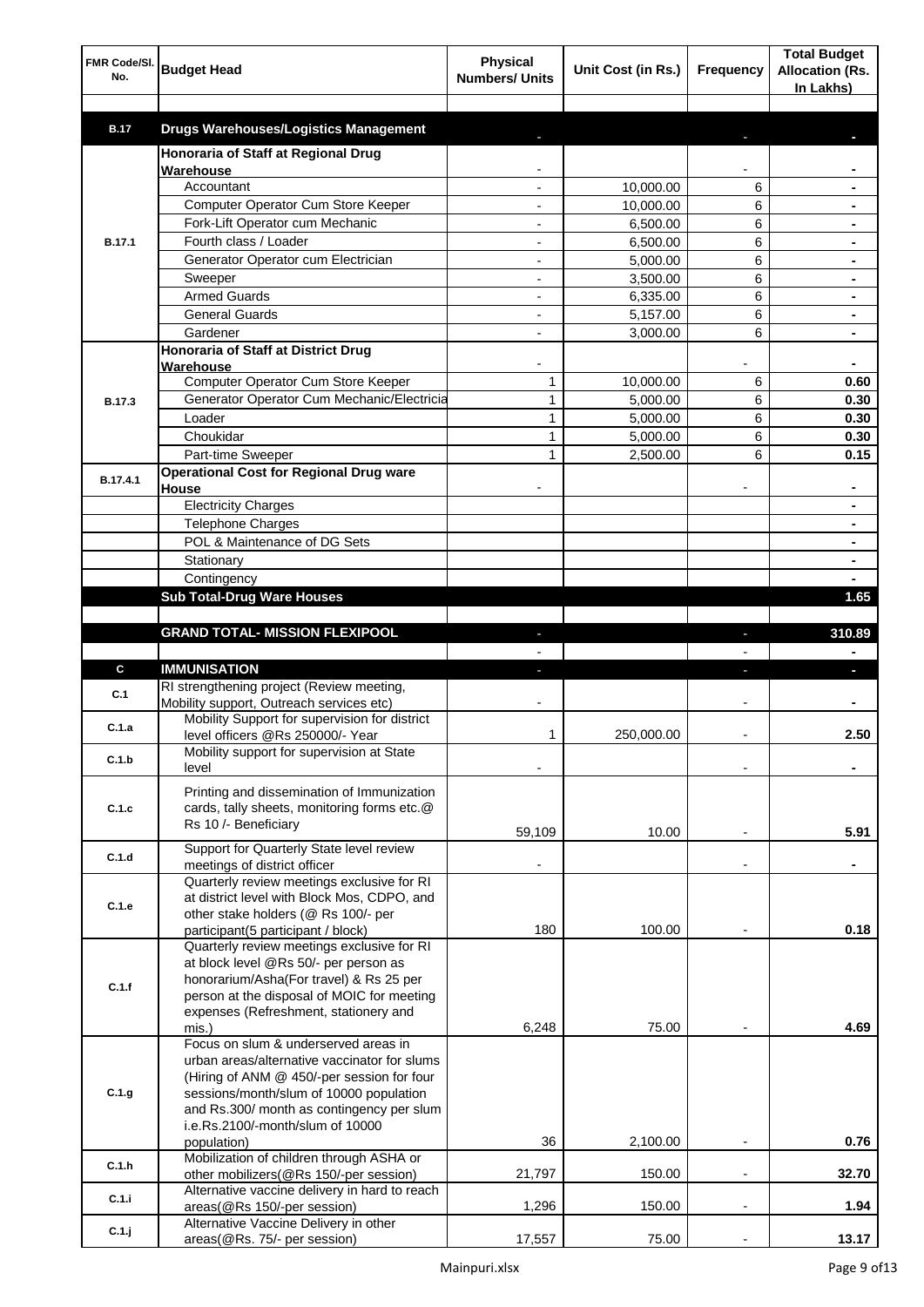| FMR Code/SI.<br>No. | <b>Budget Head</b>                                                                                                                                                                                                                                         | <b>Physical</b><br><b>Numbers/ Units</b> | Unit Cost (in Rs.)   | Frequency                | <b>Total Budget</b><br><b>Allocation (Rs.</b><br>In Lakhs) |
|---------------------|------------------------------------------------------------------------------------------------------------------------------------------------------------------------------------------------------------------------------------------------------------|------------------------------------------|----------------------|--------------------------|------------------------------------------------------------|
| C.1.k               | To develop micro plan at sub-centre level(@<br>Rs 100/- per sub centre)                                                                                                                                                                                    | 203                                      | 100.00               |                          | 0.20                                                       |
| C.1.1               | For consolidation of micro plans at block<br>level (@ Rs 1000/-per block per PHC and                                                                                                                                                                       |                                          |                      |                          |                                                            |
|                     | Rs 2000/- per district)<br>POL for vaccine delivery from State to                                                                                                                                                                                          | 11                                       | 1,000.00             |                          | 0.11                                                       |
| C.1.m               | district and from district to PHC/CHCs(@ Rs<br>150000/- per district per year)                                                                                                                                                                             | 1                                        | 150,000.00           |                          | 1.50                                                       |
|                     | Consumables for computer including                                                                                                                                                                                                                         |                                          |                      |                          |                                                            |
| C.1.n               | provision for internet access for RIMS (@<br>Rs 400/- per month per district)                                                                                                                                                                              | 1                                        | 400.00               | 12                       | 0.05                                                       |
| C.1.o               | Red/Black plastic bags etc.(@ Rs 3 per bag                                                                                                                                                                                                                 |                                          |                      |                          |                                                            |
|                     | and 2 bags per session)<br>Hub Cutter/Bleach/Hypochlorite solution/                                                                                                                                                                                        | 21,797                                   | 3.00                 | 2                        | 1.31                                                       |
| C.1.p               | Twin buckets(@ Rs 1200/- per PHC/CHC                                                                                                                                                                                                                       |                                          |                      |                          |                                                            |
|                     | per year)                                                                                                                                                                                                                                                  | 11                                       | 1,200.00             |                          | 0.13                                                       |
| C.1.q               | Safety Pits(@ Rs 5250/- per pit)                                                                                                                                                                                                                           | $\overline{7}$                           | 5,250.00             |                          | 0.37                                                       |
|                     | Other Specific requirement<br>Fund for annual maintenance operation of                                                                                                                                                                                     |                                          |                      | $\blacksquare$           |                                                            |
|                     | WIC/WIF at division level @ Rs.40000/unit                                                                                                                                                                                                                  |                                          |                      |                          |                                                            |
|                     | of WIC/WIF                                                                                                                                                                                                                                                 |                                          | 40,000.00            |                          |                                                            |
|                     | POL for generators and operational                                                                                                                                                                                                                         |                                          |                      |                          |                                                            |
| C.1.r               | expenses at divisional vaccine storage point<br>@ Rs 2.00 Lakhs/ year/division vaccine                                                                                                                                                                     |                                          |                      |                          |                                                            |
|                     | store points                                                                                                                                                                                                                                               |                                          | 200,000.00           |                          |                                                            |
|                     | Electricity bill for WIC/WIF AT state and                                                                                                                                                                                                                  |                                          |                      |                          |                                                            |
|                     | divisional level @ Rs 1.50Lakhs/year                                                                                                                                                                                                                       |                                          |                      |                          |                                                            |
|                     | /division store points<br><b>AEFI Kits</b>                                                                                                                                                                                                                 | 62                                       | 150,000.00<br>200.00 |                          | 0.12                                                       |
| C.2                 | <b>Salary of Contractual Staffs</b>                                                                                                                                                                                                                        |                                          |                      | $\overline{\phantom{a}}$ |                                                            |
| C.2.2               | Computer Assistants at District level                                                                                                                                                                                                                      | $\mathbf{1}$                             | 10,000.00            | 6                        | 0.60                                                       |
| C.3                 | <b>Training under Immunisation</b>                                                                                                                                                                                                                         | $\overline{a}$                           |                      | $\overline{a}$           |                                                            |
| C.3.1               | District level Orientation training including<br>Hep B, Measles, AEFI & JE(wherever<br>required) for 2 days ANM, Multi Purpose<br>Health Worker (Male), LHV, Health<br>Assistant (Male/Female), Nurse Midwives,<br>BEEs & other staff (as per RCH norms) @ |                                          |                      |                          |                                                            |
|                     | Rs 46200/batch                                                                                                                                                                                                                                             | 2                                        | 46,200.00            |                          | 0.92                                                       |
| C.3.2               | Three day training including Hep B, Measles<br>& JE(wherever required) of Medical Officers<br>of RI using revised MO training module) @<br>Rs 65600/ batch                                                                                                 |                                          | 65,600.00            |                          |                                                            |
|                     | Two days cold chain handlers training for                                                                                                                                                                                                                  |                                          |                      |                          |                                                            |
| C.3.4               | block level cold chain handlers by State and<br>district cold chain officers @ Rs<br>26600/batch                                                                                                                                                           | 1                                        | 26,600.00            |                          | 0.27                                                       |
|                     | One day training of block level data handlers                                                                                                                                                                                                              |                                          |                      |                          |                                                            |
| C.3.5               | by DIOs and District cold chain officer to                                                                                                                                                                                                                 |                                          |                      |                          |                                                            |
|                     | train about the reporting formats of<br>immunization @ Rs 300/ person                                                                                                                                                                                      | 11                                       | 300.00               | $\overline{\phantom{a}}$ | 0.03                                                       |
| C.3.6               | Intensified immunization training of front                                                                                                                                                                                                                 |                                          |                      |                          |                                                            |
|                     | line workers @ Rs 86660/batch                                                                                                                                                                                                                              | 12                                       | 86,660.00            | $\blacksquare$           | 10.40                                                      |
| C.4                 | <b>Cold Chain Maintenance</b><br>Cold chain maintenance at PHC/CHC Level                                                                                                                                                                                   |                                          |                      |                          |                                                            |
|                     | (@Rs. 750/PHC/CHC per year)                                                                                                                                                                                                                                | 12                                       | 750.00               |                          | 0.09                                                       |
|                     | Cold chain maintenance at District Level<br>(@Rs. 15000/year)                                                                                                                                                                                              | 1                                        | 15,000.00            |                          | 0.15                                                       |
| C.5                 | Asha Incentives- for full immunization @<br>RS.100 per child for full immunization in first<br>year and Rs.50 per child for ensuring<br>complete immunization up to 2nd year of                                                                            | 42,174                                   | 150.00               |                          | 59.60                                                      |
|                     | age.(94.22% of the fund)<br><b>TOTOAL - ROUTINE IMMUNIZATION</b>                                                                                                                                                                                           |                                          |                      |                          | 137.70                                                     |
|                     |                                                                                                                                                                                                                                                            |                                          |                      |                          |                                                            |
| D                   | <b>National Disease Control Programmes</b>                                                                                                                                                                                                                 |                                          |                      |                          |                                                            |
|                     |                                                                                                                                                                                                                                                            |                                          |                      |                          |                                                            |
| Е                   | <b>Integrated Disease Surveillance Project</b><br>(IDSP)                                                                                                                                                                                                   |                                          |                      |                          |                                                            |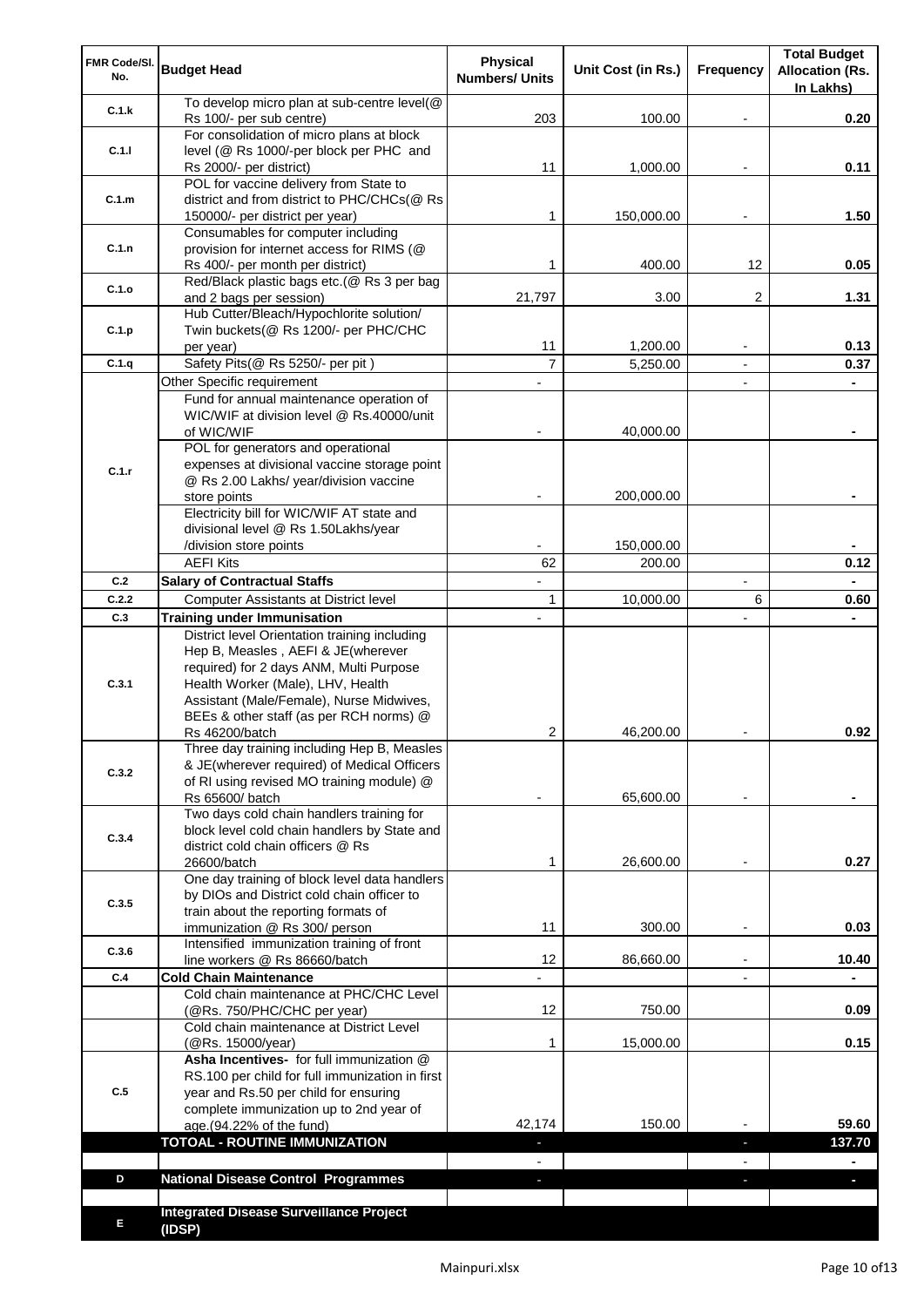| FMR Code/SI.<br>No. | <b>Budget Head</b>                                                                   | <b>Physical</b><br><b>Numbers/ Units</b> | Unit Cost (in Rs.) | Frequency | <b>Total Budget</b><br><b>Allocation (Rs.</b><br>In Lakhs) |
|---------------------|--------------------------------------------------------------------------------------|------------------------------------------|--------------------|-----------|------------------------------------------------------------|
| E.1                 | Operational Costs (Rs. 25000/0 per Month)<br>including 10 Medical Colleges           |                                          |                    |           | 3.00                                                       |
| E.2                 |                                                                                      |                                          |                    |           |                                                            |
|                     | Remuneration for Contractual Human Resource                                          |                                          |                    |           |                                                            |
| E.2.1               | Epidemiologist (Rs. 27500-44000)                                                     |                                          |                    |           | 3.96                                                       |
| E.2.2               | Microbiologist (Rs. 27500-44000)                                                     |                                          |                    |           |                                                            |
| E.3.2               | Data Manager (Rs. 18000 per Mth)                                                     |                                          |                    |           | 2.16                                                       |
| E.3.3               | Data Entry Operator (Rs. 11000/mth)                                                  |                                          |                    |           | 0.99                                                       |
|                     | <b>Training</b><br>Medical Officers (3 days) @ Rs 50000 /                            |                                          |                    |           |                                                            |
|                     | Batch, for one batch                                                                 |                                          |                    |           | ۰                                                          |
| E.8                 | Hospital Pharmacists/Nurses Training (1                                              |                                          |                    |           |                                                            |
|                     | day) @ Rs.38000 / Batch for 1 batch                                                  |                                          |                    |           |                                                            |
|                     | One Day Training of Medical College Doctors                                          |                                          |                    |           |                                                            |
| E.8                 | Costs on account of Newly Formed Districts                                           |                                          |                    |           |                                                            |
|                     | <b>TOTAL-IDSP</b>                                                                    |                                          |                    |           | 10.11                                                      |
|                     |                                                                                      |                                          |                    |           |                                                            |
| F                   | <b>National Vector Borne Disease Control</b>                                         |                                          |                    |           |                                                            |
|                     | Programme (NVBDCP)                                                                   |                                          |                    |           |                                                            |
| F.1.1               | <b>Malaria</b>                                                                       |                                          |                    |           |                                                            |
| F.1.1.b             | <b>ASHA Incentives</b>                                                               |                                          |                    |           | 1.50                                                       |
| F.1.1.d             | Monitoring, Evaluation & Supervision &<br>Epidemic preparedness including mobility   |                                          |                    |           | 1.50                                                       |
| F.1.1.e             | <b>IEC/BCC</b>                                                                       |                                          |                    |           | 0.42                                                       |
| F.1.1.g             | <b>Training/Capacity Building</b>                                                    |                                          |                    |           | 0.25                                                       |
|                     | Sub Total - Malaria                                                                  |                                          |                    |           | 3.67                                                       |
| F.1.2               | Dengue & Chikungunya                                                                 |                                          |                    |           |                                                            |
|                     |                                                                                      |                                          |                    |           |                                                            |
| F.1.2.a(iⅈ)         | Strengthening Surveillance for Apex Referral<br>Lab & Sentinel Surveillance Hospital |                                          |                    |           |                                                            |
| F.1.2.c             | Monitoring/Supervision and Rapid Response                                            |                                          |                    |           | 0.20                                                       |
| F.1.2.d             | <b>Epidemic Preparedness</b>                                                         |                                          |                    |           | 0.10                                                       |
| F.1.2.e             | Case Management                                                                      |                                          |                    |           | 0.10                                                       |
| F.1.2.f             | <b>Vector Control And Environmental</b><br>Management                                |                                          |                    |           |                                                            |
| F.1.2.g             | IEC/ BCC for Social Mobilization                                                     |                                          |                    |           | 0.10                                                       |
| F.1.2.i             | Training/Workshop                                                                    |                                          |                    |           | 0.10                                                       |
|                     | Sub Total - Dengue & Chikungunya                                                     |                                          |                    |           | 0.60                                                       |
| F.1.3               | <b>AES/JE</b>                                                                        |                                          |                    |           |                                                            |
|                     | Strengthening of Sentinel sites which will                                           |                                          |                    |           |                                                            |
| F.1.3.a             | include Diagnostics and Case Management,                                             |                                          |                    |           |                                                            |
|                     | supply of kits by Gol                                                                |                                          |                    |           |                                                            |
| F.1.3.b             | IEC / BCC Activities & printing material                                             |                                          |                    |           |                                                            |
|                     | pertaining to JE / AES<br>Capacity Building in case management of                    |                                          |                    |           |                                                            |
| F.1.3.c             | Medical Officer and paramedical from                                                 |                                          |                    |           |                                                            |
|                     | PHC/CHC at district level.                                                           |                                          |                    |           |                                                            |
| F.1.3.d             | Monitoring and supervision                                                           |                                          |                    |           |                                                            |
| F.1.3.e             | Procurement of Insecticides (Technical                                               |                                          |                    |           |                                                            |
|                     | Malathion)                                                                           |                                          |                    |           |                                                            |
| F.1.3.f             | Thermal Fog Machine (Small) @ 0.85                                                   |                                          |                    |           |                                                            |
|                     | lac/machine<br>Operational cost for Malathion fogging (As                            |                                          |                    |           |                                                            |
| F.1.3.g             | per Availability of 3 MT Technical Malathion                                         |                                          |                    |           |                                                            |
|                     | per district)                                                                        |                                          |                    |           |                                                            |
|                     | Paediatric ICU Establishment and HR &                                                |                                          |                    |           |                                                            |
| $F.1.3.$ j          | operational cost for Paediatric ICU in                                               |                                          |                    |           |                                                            |
|                     | <b>Endemic Districts</b>                                                             |                                          |                    |           |                                                            |
| F.1.3.k             | ASHA Insentivization for sensitizing                                                 |                                          |                    |           |                                                            |
|                     | community<br>Sub Total - AES/JE                                                      |                                          |                    |           |                                                            |
| F.1.4               | <b>Lymphatic Filariasis</b>                                                          |                                          |                    |           |                                                            |
|                     |                                                                                      |                                          |                    |           |                                                            |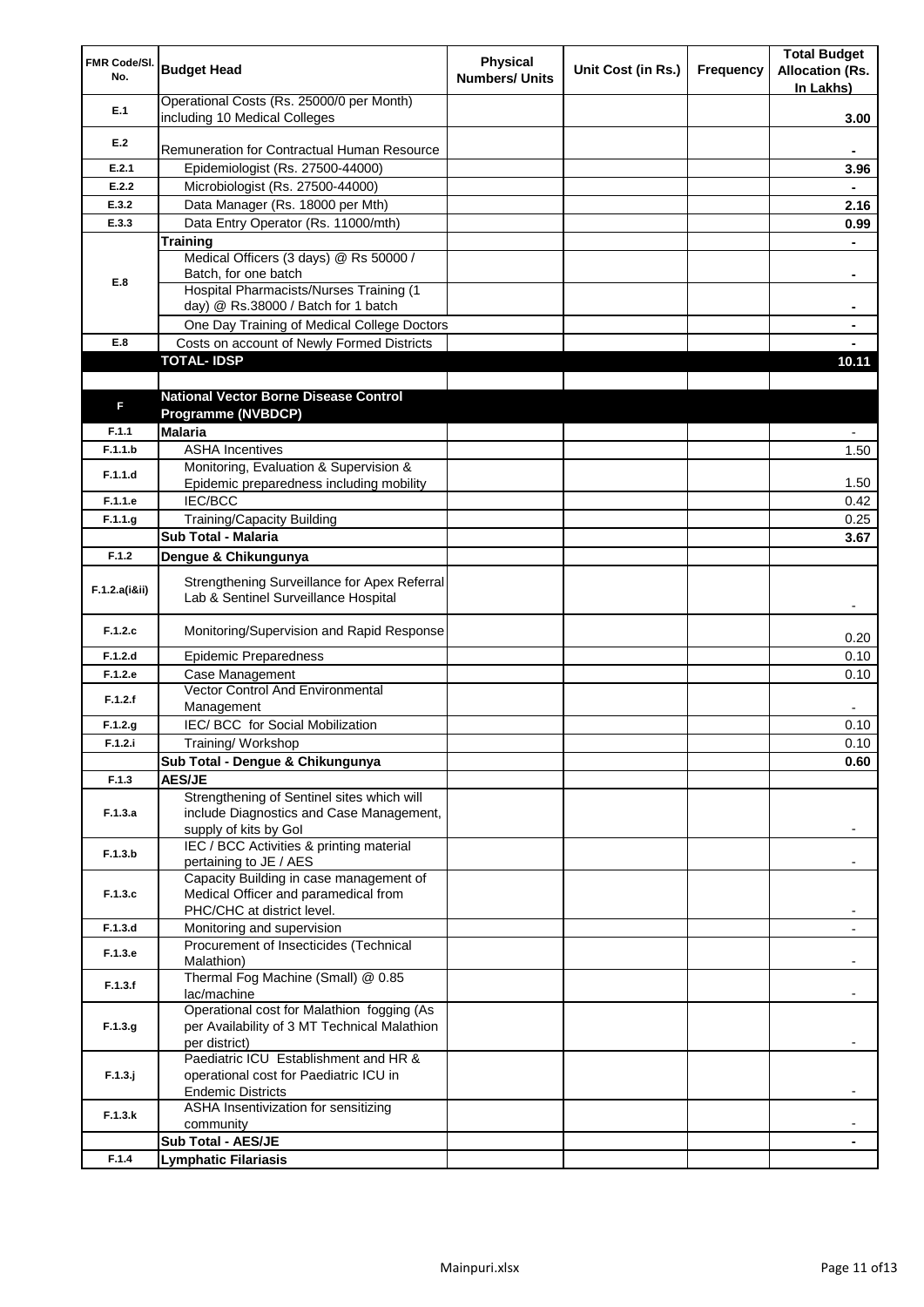| FMR Code/SI.<br>No. | <b>Budget Head</b>                                                                                                                                                                                                                                                    | <b>Physical</b><br><b>Numbers/ Units</b> | Unit Cost (in Rs.) | Frequency      | <b>Total Budget</b><br><b>Allocation (Rs.</b><br>In Lakhs) |
|---------------------|-----------------------------------------------------------------------------------------------------------------------------------------------------------------------------------------------------------------------------------------------------------------------|------------------------------------------|--------------------|----------------|------------------------------------------------------------|
| F.1.4.a             | State Task Force, STAC Meeting, printing<br>forms & register/ Mobility support, district<br>coordination meeting, sensitization of media<br>etc., Morbidity management, monitoring &<br>supervision and mobility support for Rapid<br>response including Line listing |                                          |                    |                |                                                            |
| F.1.4.b             | Micro Filaria Survey                                                                                                                                                                                                                                                  |                                          |                    |                |                                                            |
| F.1.4.c             | Post MDA Assessment by medical colleges<br>(Govt, & Private)/ ICMR institutions                                                                                                                                                                                       |                                          |                    |                |                                                            |
| F.1.4.d             | Training / Sensitization of district level<br>officers on ELF & Drug Distributors /<br>Peripheral health workers                                                                                                                                                      |                                          |                    |                |                                                            |
| F.1.4.e             | Specific IEC/ BCC at State, districts, PHC,<br>Sub Centre & village lable VHSC/GKs                                                                                                                                                                                    |                                          |                    |                |                                                            |
| F.1.4.f             | Honorarium for Drug Distributors including<br>ASHA & Supervisors involve in MDA                                                                                                                                                                                       |                                          |                    |                |                                                            |
| F.1.4.h.ii          | M.F.Survey in Non Endemic districts                                                                                                                                                                                                                                   |                                          |                    |                | 0.70                                                       |
| F.1.5               | Sub Total - Lymphatic Filariasis<br>Kalazar                                                                                                                                                                                                                           |                                          |                    |                | 0.70                                                       |
| F.1.5               | Case Search/ Camp Approach                                                                                                                                                                                                                                            |                                          |                    |                |                                                            |
| F.1.5.a             | Spray Pumps & Accessories                                                                                                                                                                                                                                             |                                          |                    |                |                                                            |
| F.1.5.b             | Operational Cost for Spray including Spray<br>Wages & Pending liability of spray wages                                                                                                                                                                                |                                          |                    |                |                                                            |
| F.1.5.c             | Mobility / P.O.L./ Supervision                                                                                                                                                                                                                                        |                                          |                    |                |                                                            |
| F.1.5.d             | Monitoring & Evaluation                                                                                                                                                                                                                                               |                                          |                    |                |                                                            |
| F.1.5.e/<br>F.1.5.f | Training for Spraying /IEC/<br>BCC/Advocacy/Incentive to ASHA/Loss of<br>Wages                                                                                                                                                                                        |                                          |                    |                |                                                            |
|                     | Sub Total - Kalazar                                                                                                                                                                                                                                                   |                                          |                    |                |                                                            |
|                     | <b>Cash grant for Decentralized commodities</b>                                                                                                                                                                                                                       |                                          |                    |                |                                                            |
| F.6(a,b,c,k)        | for Malaria + Filaria F.6<br>Drugs (Chloroquine, Primaquine 2.5/7.5mg)<br>and ACT                                                                                                                                                                                     |                                          |                    |                | 0.30                                                       |
| F.6.f               | D.E.C.                                                                                                                                                                                                                                                                |                                          |                    |                |                                                            |
| F.6.h               | Dengue NS 1 antigen Kit                                                                                                                                                                                                                                               |                                          |                    |                |                                                            |
| F.6.i               | Larvicidal (Temephos, Bti(AS)/Bti (wp)(for                                                                                                                                                                                                                            |                                          |                    |                |                                                            |
|                     | polluted and non polluted water)<br><b>Sub Total- Dec.Commodities</b>                                                                                                                                                                                                 |                                          |                    |                | 0.40<br>0.70                                               |
|                     | <b>TOTAL-NVBDCP</b>                                                                                                                                                                                                                                                   |                                          |                    |                | 5.67                                                       |
|                     |                                                                                                                                                                                                                                                                       |                                          |                    |                |                                                            |
|                     | <b>National Leprosy Eradication</b>                                                                                                                                                                                                                                   |                                          |                    |                |                                                            |
| G                   | Programme(NLEP)                                                                                                                                                                                                                                                       |                                          |                    |                |                                                            |
| G.1                 | <b>Case Detection and Management</b>                                                                                                                                                                                                                                  |                                          |                    |                |                                                            |
| G.1.1               | Specific Plan for high endemic blocks of low<br>endemic districts                                                                                                                                                                                                     |                                          |                    |                |                                                            |
|                     | No. of High endemic blocks in Low endemic<br>Districts (ANCDR more than 10)                                                                                                                                                                                           |                                          |                    |                |                                                            |
|                     | House to House Visit by Search team                                                                                                                                                                                                                                   |                                          |                    | $\blacksquare$ | ۰                                                          |
|                     | Confrmaton of suspect                                                                                                                                                                                                                                                 |                                          |                    |                | ۰                                                          |
|                     | Intensive IEC Activity                                                                                                                                                                                                                                                |                                          |                    |                | ٠                                                          |
| G.1.2               | <b>Services in Urban services</b>                                                                                                                                                                                                                                     |                                          |                    |                | ٠                                                          |
|                     | Urban Project 2 Mega cities, 2 medium City<br>2, 8 Medium City 1, 40 Townships                                                                                                                                                                                        |                                          |                    |                |                                                            |
| G.1.3               | <b>ASHA involvement</b>                                                                                                                                                                                                                                               |                                          |                    |                |                                                            |
|                     | <b>ASHA Sensitization</b>                                                                                                                                                                                                                                             |                                          |                    |                | 0.145                                                      |
|                     | <b>ASHA Incentive for Services</b>                                                                                                                                                                                                                                    |                                          |                    |                | 0.100                                                      |
| G.1.4               | <b>Materials &amp; Supplies</b>                                                                                                                                                                                                                                       |                                          |                    |                |                                                            |
|                     | Supportive Drugs & Dressing materials<br>Laboratory reagents and equipments                                                                                                                                                                                           |                                          |                    |                | 0.40                                                       |
|                     | scalpels etc.                                                                                                                                                                                                                                                         |                                          |                    |                | 0.08                                                       |
|                     | Printing works                                                                                                                                                                                                                                                        |                                          |                    |                | 0.17                                                       |
| G.1.5               | <b>NGO Services</b>                                                                                                                                                                                                                                                   |                                          |                    |                | $\blacksquare$                                             |
| G.2                 | <b>DPMR</b>                                                                                                                                                                                                                                                           |                                          |                    |                |                                                            |